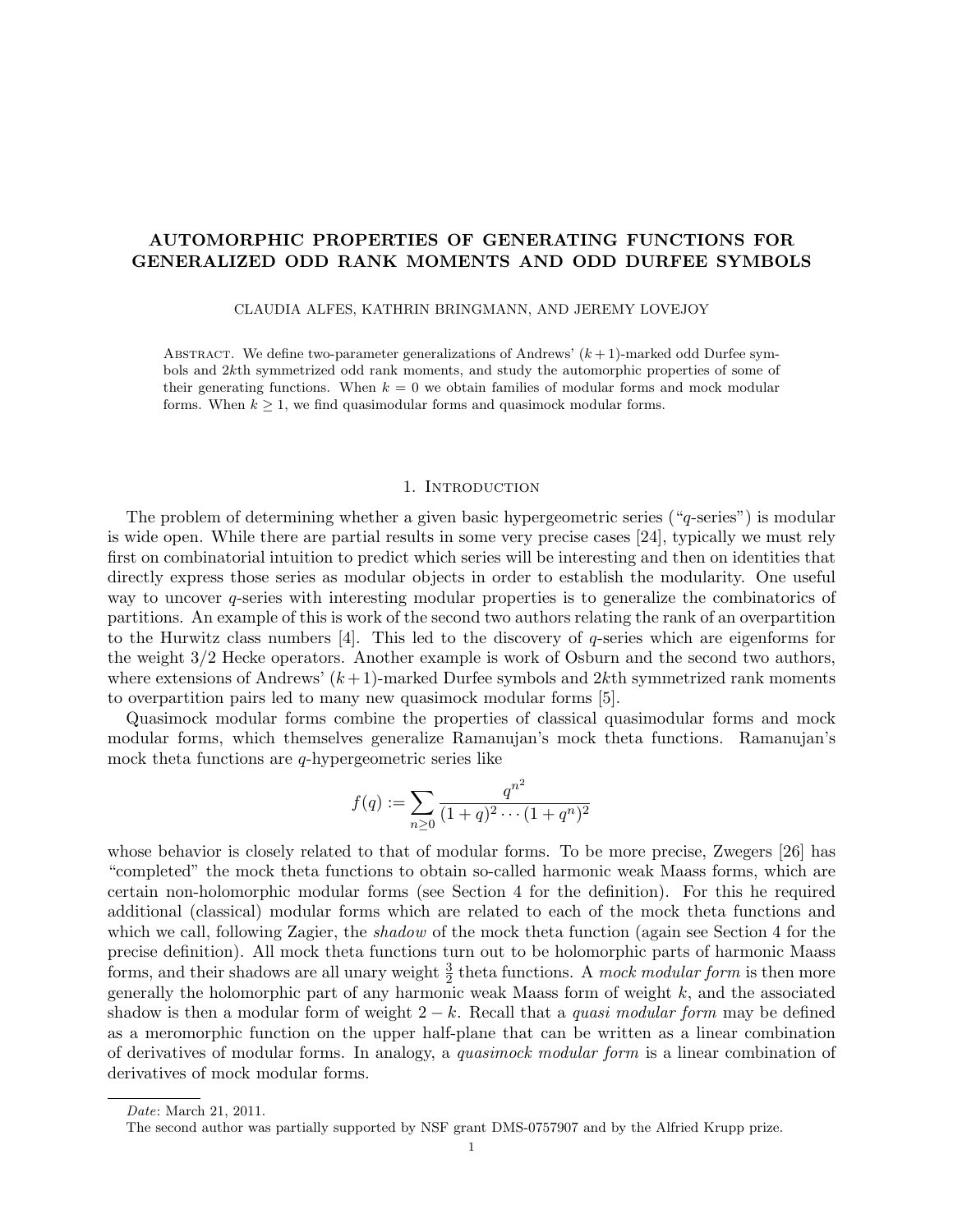In the present paper we consider generalizations of Andrews'  $(k + 1)$ -marked *odd* Durfee symbols and the 2kth symmetrized odd rank moments. In Section 2 we describe these generalized combinatorial objects and derive their generating functions, which turn out to be the series

$$
N^{o}(a,b;z;q) := \sum_{n\geq 0} \frac{\left(-q/a, -q/b; q^{2}\right)_{n}(ab)^{n} q^{2n+1}}{(zq, q/z; q^{2})_{n+1}}\tag{1.1}
$$

or some of its derivatives,

$$
\mathcal{N}_{2k}^o(a, b; q) := \frac{1}{(2k)!} \left( \frac{d^{2k}}{dz^{2k}} z^k N^o(a, b; z; q) \right) \Big|_{z=1}.
$$
\n(1.2)

Here we have employed the standard basic hypergeometric series notation,

$$
(a_1, a_2, \dots, a_j; q)_n := \frac{(a_1, a_2, \dots, a_j; q)_{\infty}}{(a_1 q^n, a_2 q^n, \dots, a_j q^n; q)_{\infty}},
$$

where

$$
(a_1, a_2, \ldots, a_j; q)_{\infty} := \prod_{k=0}^{\infty} \left(1 - a_1 q^k\right) \left(1 - a_2 q^k\right) \cdots \left(1 - a_j q^k\right),
$$

and as is typical we drop the ";  $q$ " unless the base is something other than  $q$ .

Then we study the automorphic properties of some special cases of the generating functions  $N^o(a, b; z; q)$  and  $\mathcal{N}_{2k}^o(a, b; q)$ , beginning in Section 3 with the case  $b = 1/a$ , where q-series identities can be used to show that the function  $N<sup>o</sup>(a, 1/a; z; q)$  is essentially an infinite product.

Theorem 1.1. We have

$$
N^{o}(a, 1/a; z; q) + \frac{1}{(z+a)(1+1/az)} = \frac{(-aq, -q/a; q^{2})_{\infty}}{(z+a)(1+1/az)(zq, q/z; q^{2})_{\infty}}.
$$
 (1.3)

Standard facts about Jacobi forms then imply the following two corollaries.

**Corollary 1.2.** If z and a are of the form  $\zeta q^c$  for  $c \in \mathbb{Q}$ ,  $\zeta$  a root of unity, and  $z \notin \{-1/a, -a\}$ , then

$$
\frac{1}{(z+a)(1+1/az)} + N^{o}(a, 1/a; z; q)
$$

is a modular form.

**Corollary 1.3.** If  $a = \zeta q^c \neq -1$  for  $c \in \mathbb{Q}$  and  $\zeta$  a root of unity, then  $\mathcal{N}_{2k}(a, 1/a; q)$  is a quasimodular form.

Remark 1.4. We point out that the assertions about the modularity of functions in this paper are in general "up to multiplication by a power of  $q$ " and this will only be made precise for the mock modular forms in Theorem 1.5 (see Theorem 4.5). Moreover, a substitution of the form  $q \mapsto q^M$  is typically required so that the modularity is with respect to some congruence subgroup  $\Gamma_1(N)$ . We shall not determine any of these subgroups explicitly.

In Section 4 we look at mock modular forms arising from  $N<sup>o</sup>(a, b; z; q)$ , of which there are already a number of important examples. For instance,  $q^{-1}N^o(0,0;1;q)$  is Watson's third order mock theta function  $\omega(q)$  [22],

$$
\omega(q) = q^{-1} N^{o}(0, 0; 1; q) = \sum_{n \ge 0} \frac{q^{2n^2 + 2n}}{(q; q^2)_{n+1}^2},
$$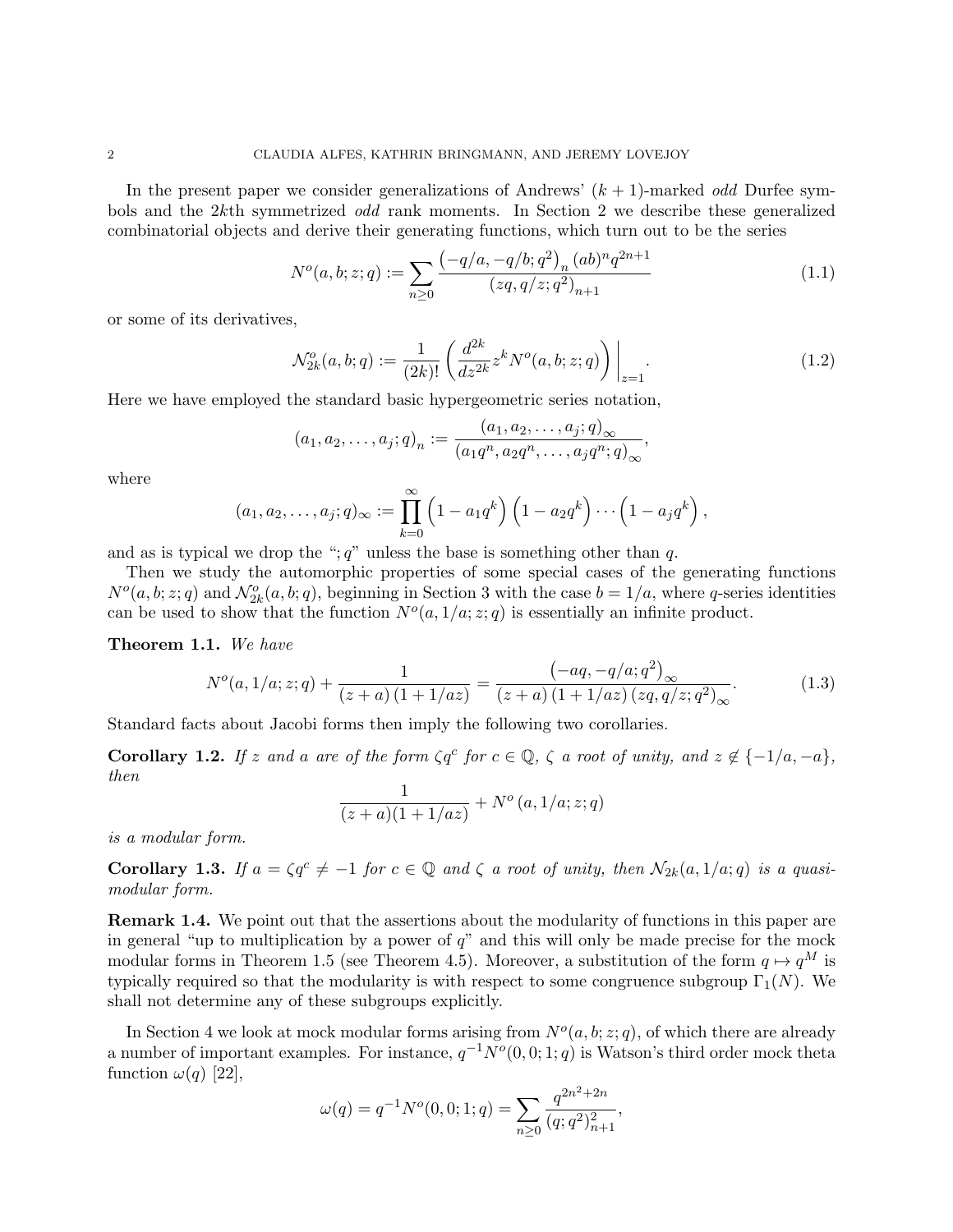$N^{o}(0,1;1;q)$  and  $q^{-1}N^{o}(0,1/q;1;q)$  are McIntosh's second order mock theta functions  $A(q)$  and  $B(q)$  [19] (which were also studied in [7]),

$$
A(q) = N^{o}(0, 1; 1; q) = \sum_{n \geq 0} \frac{q^{(n+1)^{2}} (-q; q^{2})_{n}}{(q; q^{2})_{n+1}^{2}},
$$

$$
B(q) = q^{-1} N^{o}(0, 1/q; 1; q) = \sum_{n \ge 0} \frac{q^{n^2 + n} (-q^2; q^2)_n}{(q; q^2)_{n+1}^2}
$$

,

 $q^{-1}N^o(1,1/q;1;q)$  is the Hikami-Ramanujan mock theta function  $h_1(q)$  [16, Eq. (12), corrected],[21, p. 3,  $\phi(q)$ ],

$$
h_1(q) = q^{-1} N^{o}(1, 1/q; 1; q) = \sum_{n \ge 0} \frac{q^n(-q)_{2n}}{(q; q^2)_{n+1}^2},
$$

 $N<sup>o</sup>(0, 1; i; q)$  is the eighth order mock theta function  $U_1(q)$  of Gordon and McIntosh [15, 19],

$$
U_1(q) = N^o(0, 1; i; q) = \sum_{n \ge 0} \frac{q^{(n+1)^2}(-q; q^2)_n}{(-q^2; q^4)_{n+1}},
$$

and  $N^{o}(1,1/q;i;q)$  is the mock theta function  $\lambda(q)$  studied by both Andrews [1] and McIntosh [19] (which is also equal to the eighth order mock theta function  $V_1(q)$  [15]),

$$
\lambda(q) = N^{o}(1, 1/q; i; q) = \sum_{n \geq 0} \frac{q^{n+1}(-q)_{2n}}{(-q^2; q^4)_{n+1}}.
$$

Additionally, many instances of  $N<sup>o</sup>(0, 1/q; z; q)$  and  $N<sup>o</sup>(0, -1; z; q)$  have been shown to be mock theta functions by the second author and Ono and Rhoades [7].

Combining q-series identities with work of Zwegers  $[27]$ , we shall see that there are many more mock modular forms among the functions  $N^o(a, b; z; q)$  than just the ones above.

**Theorem 1.5.** Let  $(a, b) \in \{(0, 0), (0, 1/q), (0, -1), (1, -1), (1, 1/q)\}$  and let z be a torsion point, i.e. of the form  $\mathbb{Z} \tau + \mathbb{Z}$ . If  $(a, b, z) \notin \{(1, -1, \pm 1), (0, -1, 1), (1, 1/q, -1)\}$ , then the series  $N^o(a, b, z; q)$ is a mock theta function. If  $(a, b, z) \in \{(1, -1, \pm 1), (0, -1, 1), (1, 1/q, -1)\}$ , then the series  $N<sup>o</sup>(a, b, z; q)$ is a weight 3/2 mock modular form.

In Section 5 we take up the exceptional triples from Theorem 1.5 and show that in each case there is a connection with class numbers of binary quadratic forms. Recall that for  $n > 0$  the Hurwitz class number  $H(n)$  denotes the number of equivalence classes of positive definite binary quadratic forms of discriminant  $-n$  and the Kronecker class number  $F(n)$  denotes the number of uneven equivalence classes of positive definite binary quadratic forms of determinant  $-n$ . Here forms equivalent to  $a(x^2+y^2)$  are counted with coefficient 1/2 and forms equivalent to  $a(x^2+xy+y^2)$ are counted with coefficient 1/3. For more on these class numbers, see [11, Section 5.3], [14, 18].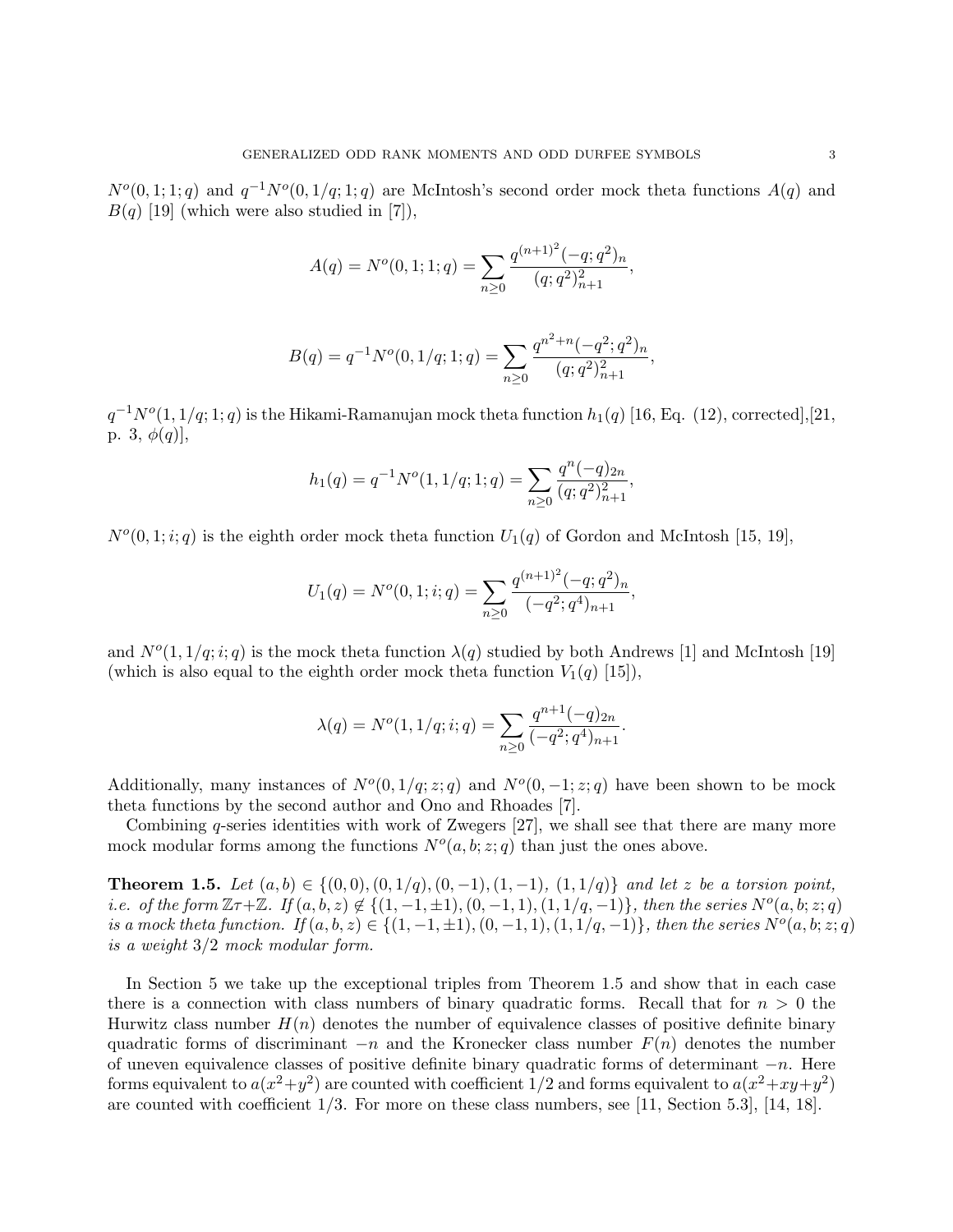Theorem 1.6. We have

$$
N^{o}(1, -1; 1; q) = -N^{o}(1, -1; -1; -q) = \sum_{n \geq 1} 2F(n)q^{n}, \qquad (1.4)
$$

$$
N^{o}(0, -1; 1; q) = \sum_{n \ge 1} H(8n - 1)q^{n}, \qquad (1.5)
$$

$$
N^{o}(1, 1/q; -1; q) = -\sum_{n\geq 1} F(4n - 1)(-q)^{n}
$$
  
= 
$$
3\sum_{n\geq 1} H(8n - 5)q^{2n-1} - \sum_{n\geq 1} H(8n - 1)q^{2n}.
$$
 (1.6)

,

These follow from q-series identities together with work of Andrews [2], Humbert [17], Kronecker [18], and Watson [23].

Finally in Section 6 we prove the following theorem, which depends on certain partial differential equations involving  $N<sup>o</sup>(a, b; z; q)$ .

**Theorem 1.7.** For  $k \ge 1$  and  $(a, b) = (0, 0), (0, 1/q), (0, -1), (1, -1),$  or  $(1, 1/q)$ , the series  $\mathcal{N}_{2k}^o(a,b;q)$  is a quasimock modular form.

### 2. Generalized odd Durfee symbols and odd rank moments

The notation here and throughout is intended to be reminiscent of that of [3] and [5]. By a *generalized odd Durfee symbol* for the positive integer n we mean a two-rowed array with a triple subscript,

$$
\begin{pmatrix} a_1 & a_2 & \cdots & a_i \\ b_1 & b_2 & \cdots & b_j \end{pmatrix}_{\lambda,\mu,t}
$$

where  $t \geq 0$ ,  $\lambda = (\lambda_1, \lambda_2, \dots, \lambda_h)$  and  $\mu = (\mu_1, \mu_2, \dots, \mu_k)$  are partitions into distinct odd parts of size at most  $2t - 1$ , each row is a partition into odd parts of size at most  $2t + 1$ , and

$$
n = (a_1 + a_2 \cdots + a_i) + (b_1 + b_2 + \cdots + b_j) + (\lambda_1 + \lambda_2 + \cdots + \lambda_k) + (\mu_1 + \mu_2 + \cdots + \mu_k) + 2t + 1.
$$

For example, the two-rowed array

$$
\begin{pmatrix} 3 & 1 & 1 \ 9 & 7 & 3 & 3 \end{pmatrix}_{(7,3),(5,3,1),4}
$$

is a generalized odd Durfee symbol for 58.

We call these generalized odd Durfee symbols because when  $\lambda$  and  $\mu$  each contain all of the odd numbers between 1 and  $2t-1$ , then we have one of the ordinary odd Durfee symbols of Andrews [3]. It is natural then to define an odd number  $2x - 1$  as missing from a partition  $\nu$  into distinct odd parts of size at most  $2t-1$  if  $1 \leq x \leq t$  and  $2x-1$  doesn't occur in  $\nu$ . For instance, in the example above  $t = 4$  and so  $\lambda = (7, 3)$  has two missing numbers and  $\mu = (5, 3, 1)$  has one missing number. As Andrews did in the case of ordinary odd Durfee symbols, we define the rank of an odd Durfee symbol to be the number of entries on the top row minus the number of entries on the bottom row of the generalized odd Durfee symbol.

It is now straightforward, using the elementary theory of partitions, to see that if  $N^o(r, s, m, n)$ denotes the number of generalized odd Durfee symbols for  $n$ , where  $r$  is the number of missing parts in  $\lambda$ , s is the number of missing parts in  $\mu$ , and m is the rank, then

$$
N^{o}(a,b;z;q) = \sum_{\substack{r,s,n \geq 0 \\ m \in \mathbb{Z}}} N^{o}(r,s,m,n) a^{r} b^{s} z^{m} q^{n}.
$$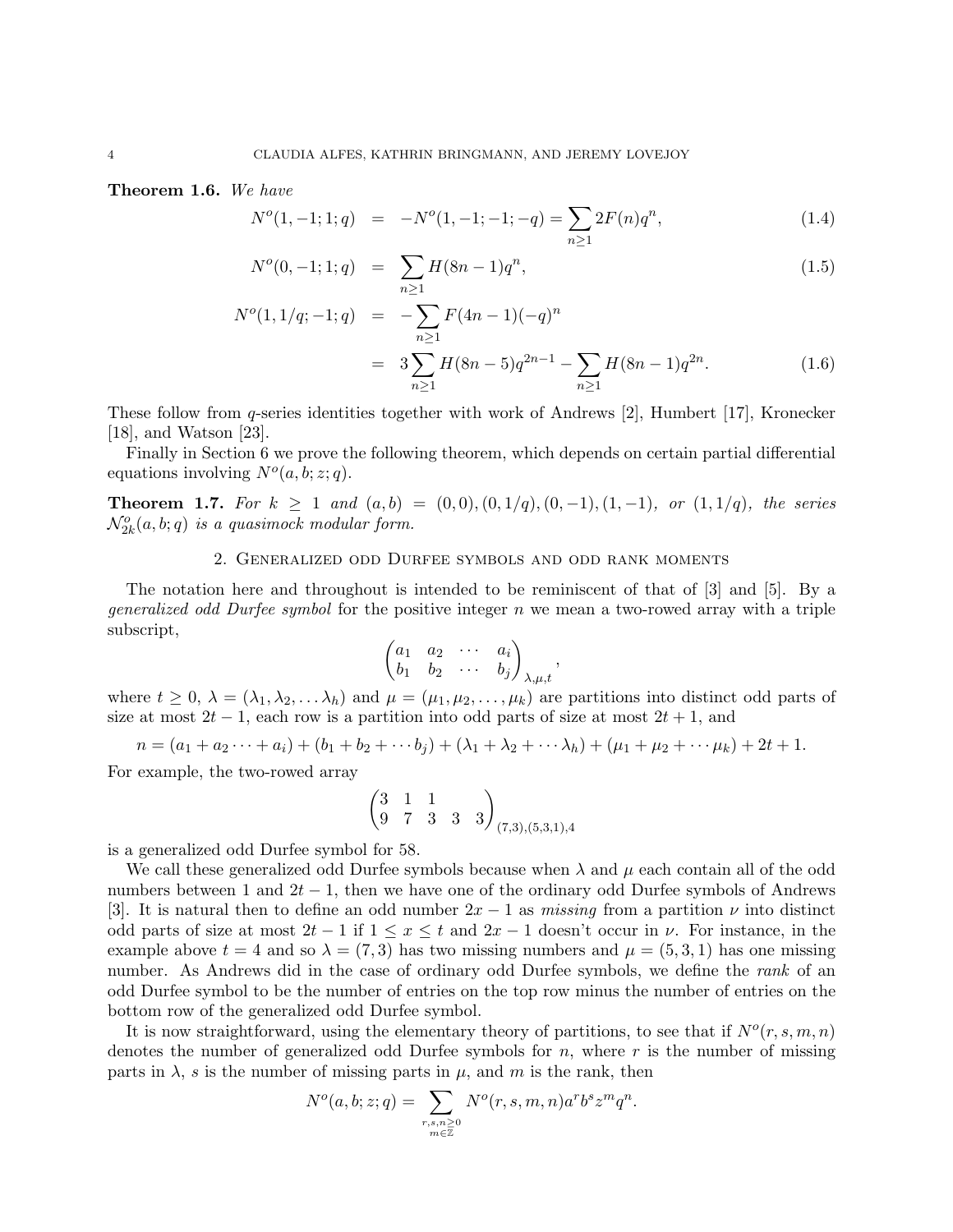Now the reader should have no trouble interpreting any given instance of  $N<sup>o</sup>(a, b; z; q)$  combinatorially. To give an example,  $N<sup>o</sup>(1, -1; 1; q)$  is the generating function for generalized odd Durfee symbols in which  $\lambda = \mu$ , each symbol being counted with the weight  $(-1)^r$ .

To get at the functions  $\mathcal{N}_{2k}^o(a,b;q)$ , we consider the rank moments of generalized odd Durfee symbols. The *kth symmetrized rank moment*  $\eta_k^o(r, s, n)$  is defined by

$$
\eta_k^o(r,s,n) := \sum_{m \in \mathbb{Z}} \binom{m + \lfloor \frac{k}{2} \rfloor}{k} N^o(r,s,m,n).
$$

In light of the invariance  $z \leftrightarrow 1/z$  in (1.1), we have

$$
N^{o}(r, s, m, n) = N^{o}(r, s, -m, n),
$$
\n(2.1)

and hence  $\eta_k^o(r, s, n) = 0$  whenever k is odd. As for k even, we have the following:

Theorem 2.1. For  $k \geq 1$ ,

$$
\sum_{r,s,n\geq 0} \eta_{2k}^o(r,s,n) a^r b^s q^n = \mathcal{N}_{2k}^o(a,b;q)
$$
  
= 
$$
\frac{(-aq,-bq;q^2)_{\infty}}{(q^2, abq^2;q^2)_{\infty}} \sum_{n\in\mathbb{Z}} \frac{(-q/a,-q/b;q^2)_n (-ab)^n q^{n^2+3n+1+k(2n+1)}}{(1-q^{2n+1})^{2k+1} (-aq,-bq;q^2)_{n+1}}
$$

*Proof.* The first equality is straightforward from the definition  $(1.2)$ . For the second, we begin with the identity

$$
N^{o}(a,b;z;q) = \frac{\left(-aq, -bq;q^{2}\right)_{\infty}}{2\left(q^{2}, abq^{2};q^{2}\right)_{\infty}} \sum_{n\in\mathbb{Z}} \frac{\left(1-q^{4n+2}\right)\left(-q/a, -q/b;q^{2}\right)_{n}\left(-ab\right)^{n}q^{n^{2}+3n+1}}{\left(1-zq^{2n+1}\right)\left(1-q^{2n+1}/z\right)\left(-aq, -bq;q^{2}\right)_{n+1}} = \frac{\left(-aq, -bq;q^{2}\right)_{\infty}}{\left(q^{2}, abq^{2};q^{2}\right)_{\infty}} \sum_{n\in\mathbb{Z}} \frac{\left(-q/a, -q/b;q^{2}\right)_{n}\left(-ab\right)^{n}q^{n^{2}+3n+1}}{\left(1-zq^{2n+1}\right)\left(-aq, -bq;q^{2}\right)_{n+1}}.
$$
\n(2.2)

The first equation follows from the case  $(a, b, c, d, e, q) \rightarrow (q^2, zq, q/z, -q/a, -q/b, q^2)$  of a limiting case of the Watson-Whipple transformation [13, p. 242, Eq. (III.18),  $n \to \infty$ ],

$$
\sum_{n=0}^{\infty} \frac{(aq/bc,d,e)_n \left(\frac{aq}{de}\right)^n}{(q,aq/b,aq/c)_n} = \frac{(aq/d,aq/e)_{\infty}}{(aq,aq/de)_{\infty}} \sum_{n=0}^{\infty} \frac{(a,\sqrt{a}q,-\sqrt{a}q,b,c,d,e)_n (aq)^{2n}(-1)^n q^{n(n-1)/2}}{(q,\sqrt{a},-\sqrt{a},aq/b,aq/c,aq/d,aq/e)_n (bcde)^n}.
$$

Substituting  $n \mapsto -n-1$  and simplifying using the identity

$$
(a)_{-n} = \frac{(-1)^n q^{\frac{n(n+1)}{2}}}{a^n (a^{-1}q)_n} \tag{2.3}
$$

converts the unilateral sum to a bilateral sum. The second equation follows from after applying the partial fraction identity

$$
\frac{1 - q^{4n+2}}{(1 - zq^{2n+1})(1 - q^{2n+1}/z)} = \frac{1}{1 - zq^{2n+1}} + \frac{z^{-1}q^{2n+1}}{1 - q^{2n+1}/z},
$$

and again using the substitution  $n \mapsto -n-1$  to simplify one of the two resulting series.

.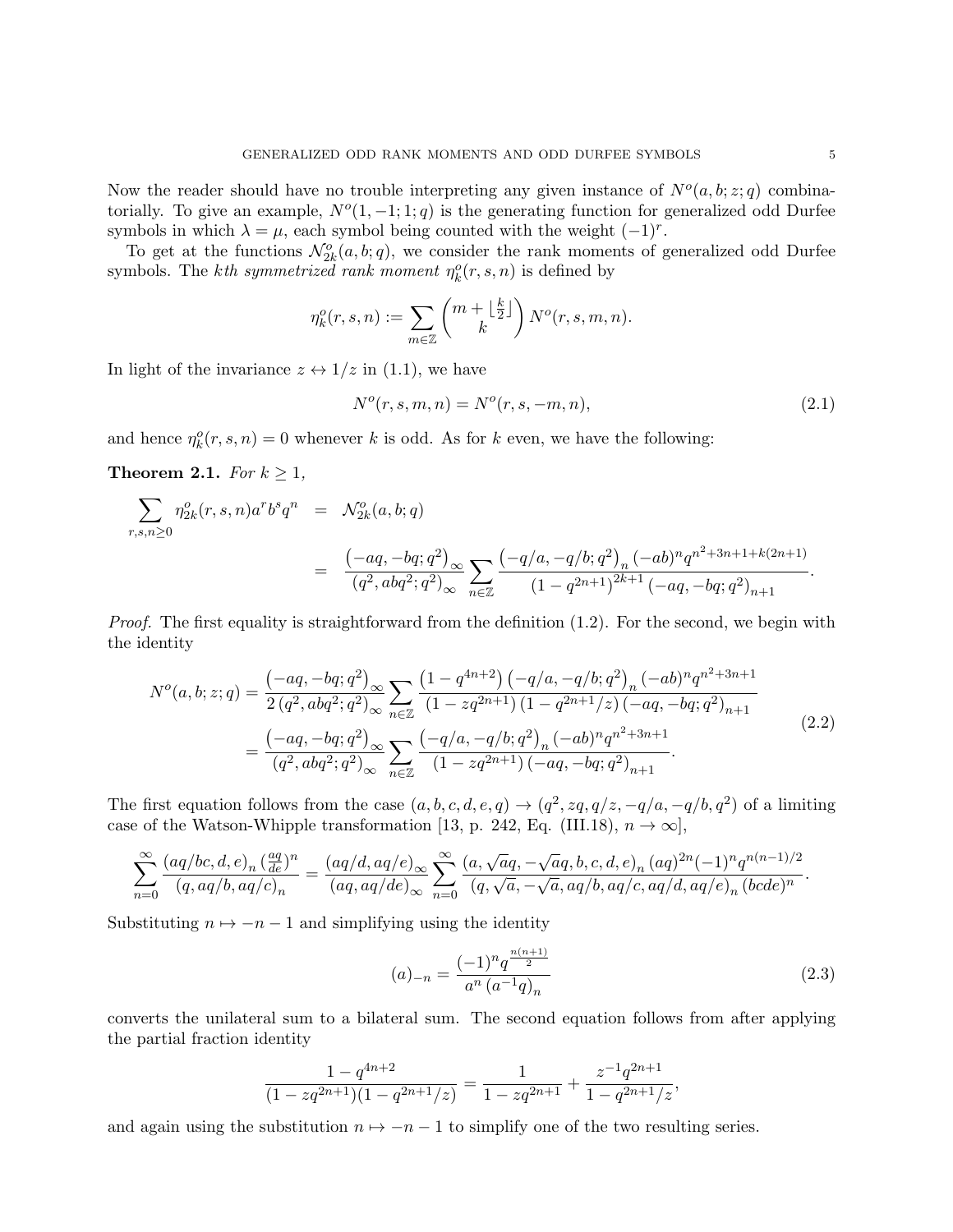Next, we differentiate (as in [3, p. 63]) to obtain

$$
\sum_{r,s,n\geq 0} \eta_{2k}^{o}(r,s,n)q^{n} = \mathcal{N}_{2k}^{o}(a,b;q) = \frac{1}{(2k)!} \frac{d^{2k}}{dz^{2k}} \left(z^{k}N^{o}(a,b;z;q)\right)\Big|_{z=1}
$$
\n
$$
= \frac{1}{(2k)!} \sum_{j=0}^{2k} {2k \choose j} k(k-1)\cdots(k-j+1) \frac{d^{2k-j}}{dz^{2k-j}} \left(N^{o}(a,b;z;q)\right)\Big|_{z=1}
$$
\n
$$
= \sum_{j=0}^{k} {k \choose j} \frac{(-aq,-bq;q^{2})_{\infty}}{(q^{2},abq^{2};q^{2})_{\infty}} \sum_{n\in\mathbb{Z}} \frac{(-q/a,-q/b;q^{2})_{n}(-ab)^{n}q^{n^{2}+3n+1+(2k-j)(2n+1)}}{(1-q^{2n+1})^{2k-j+1}(-aq,-bq;q^{2})_{n+1}}
$$
\n
$$
= \frac{(-aq,-bq;q^{2})_{\infty}}{(q^{2},abq^{2};q^{2})_{\infty}} \sum_{n\in\mathbb{Z}} \frac{(-q/a,-q/b;q^{2})_{n}(-ab)^{n}q^{n^{2}+3n+1+k(2n+1)}}{(1-q^{2n+1})^{2k+1}(-aq,-bq;q^{2})_{n+1}},
$$
\nas desired.

Remark 2.2. In addition to the symmetrized rank moment, it is also useful to consider the ordinary rank moment  $H_k^o(r, s, n)$ , defined by

$$
H_k^o(r, s, n) := \sum_{m \in \mathbb{Z}} m^k N^o(r, s, m, n).
$$

Let  $\mathcal{H}_k^o(a, b; q)$  denote the three-variable generating function for  $H_k^o(r, s, n)$ , i.e.,

$$
\mathcal{H}^o_k(a,b;q):=\sum_{r,s,n\geq 0}H^o_k(r,s,n)a^rb^sq^n.
$$

While  $\mathcal{H}_{2k}^o(a,b;q)$  doesn't have a generating function as elegant as the one for  $\mathcal{N}_{2k}^o(a,b;q)$  in Theorem 2.1, it does satisfy

$$
\mathcal{H}_{2k}^o(a,b;q) = \delta_z^{2k} \left( N^o(a,b;z;q) \right) \Big|_{z=1},
$$

where  $\delta_z := z \frac{d}{dz}$ , and so it fits in more naturally with the theory of Jacobi forms. Moreover, using the fact that  $\mathcal{H}_{2k-1}^o(a,b;q) = 0$  (which follows from (2.1)) we have that any  $\mathcal{N}_{2k}^o(a,b;q)$  may be written as a linear combination of the  $\mathcal{H}_{2k}^o(a,b;q)$  (and vice versa). Hence any automorphic properties are shared by these two generating functions.

By a k-marked generalized odd Durfee symbol for n we mean a generalized odd Durfee symbol for *n* where the entries in the array may now occur in *k* colors (denoted by subscripts  $1, \ldots, k$ ), such that

- (1) The sequence of parts and the sequence of subscripts in each row is non-increasing.
- (2) Each of the subscripts  $1, 2, ..., k-1$  occurs at least once in the top row.
- (3) If  $M_1, N_2, \ldots V_{k-2}, W_{k-1}$  are the largest parts with their respective subscripts in the top row, then all parts in the bottom row with subscript 1 lie in the interval  $[1, M_1]$ , with subscript 2 lie in  $[M_1, N_2], \ldots$ , with subscript  $k-1$  lie in  $[V_{k-2}, W_{k-1}]$ , and with subscript k lie in  $[W_{k-1}, t]$ , where t is the third subscript of the symbol.

If the subscripts  $\lambda$  and  $\mu$  have no missing numbers, then this is precisely the definition of Andrews' k-marked odd Durfee symbols.

Let  $\mathcal{D}_k^o(r,s,n)$  be the number of generalized k-marked odd Durfee symbols having r missing parts in the subscript  $\lambda$  and s missing parts in the subscript  $\mu$ . For such a symbol  $\delta$  and for each i we denote the number of entries in the top (resp. bottom) row with subscript i by  $\tau_i(\delta)$  (resp.  $\beta_i(\delta)$ ).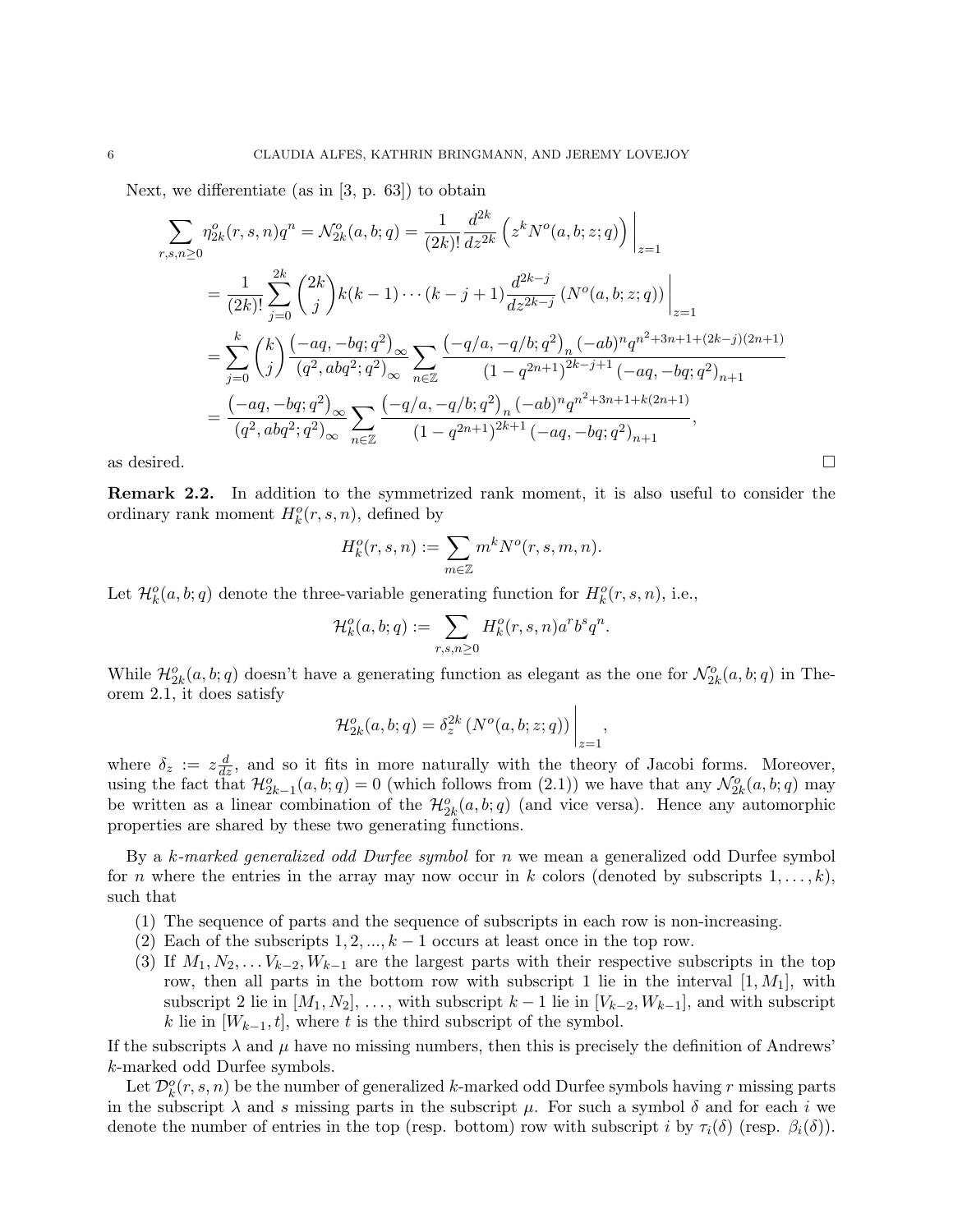We extend the definition of rank by defining the *ith rank* of a generalized  $k$ -marked odd Durfee symbol  $\delta$  to be

$$
\rho_i(\delta) := \begin{cases} \tau_i(\delta) - \beta_i(\delta) - 1 & \text{for } 1 \le i < k, \\ \tau_i(\delta) - \beta_i(\delta) & \text{for } i = k. \end{cases}
$$

Let  $\mathcal{D}_k^o(r, s, m_1, m_2, \ldots, m_k, n)$  denote the number of generalized k-marked odd Durfee symbols counted by  $\mathcal{D}_k^o(r,s,n)$  with *i*th rank equal to  $m_i$ . We have the following generating function:

**Theorem 2.3.** For  $k \geq 2$  we have

$$
\sum_{m_1, m_2, \dots, m_k \in \mathbb{Z}} \sum_{r, s, n \ge 0} \mathcal{D}_k^o(r, s, m_1, m_2, \dots, m_k, n) x_1^{m_1} x_2^{m_2} \cdots x_k^{m_k} d^r e^s q^n
$$
\n
$$
= \frac{(-aq, -bq; q^2)_{\infty}}{(q^2, abq^2; q^2)_{\infty}} \sum_{n \ge 0} \frac{(1 - q^{4n+2})(-q/a, -q/b; q^2)_n (-ab)^n q^{n^2 + (2k+1)n + k}}{(-aq, -bq; q^2)_{n+1} \prod_{i=1}^k (1 - x_i q^{2n+1})(1 - q^{2n+1}/x_i)}.
$$
\n(2.4)

*Proof.* Following Andrews [3], we begin by appealing to the k-fold generalization of Watson's  $q$ analogue of Whipple's theorem [3, p. 43, Eq. (2.4)]. In that identity we replace k by  $k + 1$ , let  $N \to \infty$ , replace q by  $q^2$ , let  $a = q^2$ ,  $b_{k+1} = -q/a$ ,  $c_{k+1} = -q/b$ , and for each  $1 \le i \le k$ , set  $b_i = x_i q$ and  $c_i = q/x_i$ . After some simplification the result is

$$
\sum_{m_1,m_2,\ldots,m_k\geq 0}(-q/a,-q/b;q^2)_{m_1+\cdots+m_k}(ab)^{m_1+\cdots+m_k}q^{2(m_1+\cdots+m_k)+1}
$$
\n
$$
\times \frac{q^{2m_1+1}}{(x_1q,q/x_1;q^2)_{m_1+1}} \times \frac{q^{2(m_1+m_2)+1}}{(x_2q^{2m_1+1},q^{2m_1+1}/x_2;q^2)_{m_2+1}} \times \cdots
$$
\n
$$
\times \frac{q^{2(m_1+\cdots+m_{k-1})+1}}{(x_{k-1}q^{2(m_1+\cdots+m_{k-2})+1},q^{2(m_1+\cdots+m_{k-2})+1}/x_{k-1};q^2)_{m_{k-1}+1}}
$$
\n
$$
\times \frac{1}{(x_kq^{2(m_1+\cdots+m_{k-1})+1},q^{2(m_1+\cdots+m_{k-1})+1}/x_k;q^2)_{m_k+1}}
$$
\n
$$
= \frac{(-aq,-bq;q^2)_{\infty}}{(q^2,abq^2;q^2)_{\infty}} \sum_{n\geq 0} \frac{(1-q^{4n+2})(-q/a,-q/b;q^2)_n(-ab)^n q^{n^2+(2k+1)n+k}}{(-aq,-bq;q^2)_{n+1} \prod_{i=1}^k (1-x_iq^{2n+1})(1-q^{2n+1}/x_i)}.
$$

That the left hand side above is the generating function

$$
\sum_{m_1,m_2,...,m_k\in\mathbb{Z}}\sum_{r,s,n\geq 0}\mathcal{D}_k^o(r,s,m_1,m_2,\ldots,m_k,n)x_1^{m_1}x_2^{m_2}\cdots x_k^{m_k}d^re^sq^n
$$

follows just as in [3]. Indeed, the only difference between this multiple sum and the multiple sum in [3, p. 64, Eq. (9.1)] is that our  $(-q/a, -q/b; q^2)_{m_1+\cdots+m_k}(ab)^{m_1+\cdots+m_k}$  is replaced by  $q^{2(m_1+\cdots+m_k)^2}$ (corresponding to the subscripts  $\lambda$  and  $\mu$  of the symbol each having no missing parts).

Setting  $x_i = 1$  in (2.4) we may conclude:

**Corollary 2.4.** For  $k \geq 1$  we have  $\eta_{2k}^o(r, s, n) = \mathcal{D}_{k+1}^o(r, s, n)$ .

This ends our discussion of the combinatorics of the functions  $N^o(a, b; z; q)$  and  $\mathcal{N}_{2k}^o(a, b; q)$ . We are now ready to study their automorphic properties.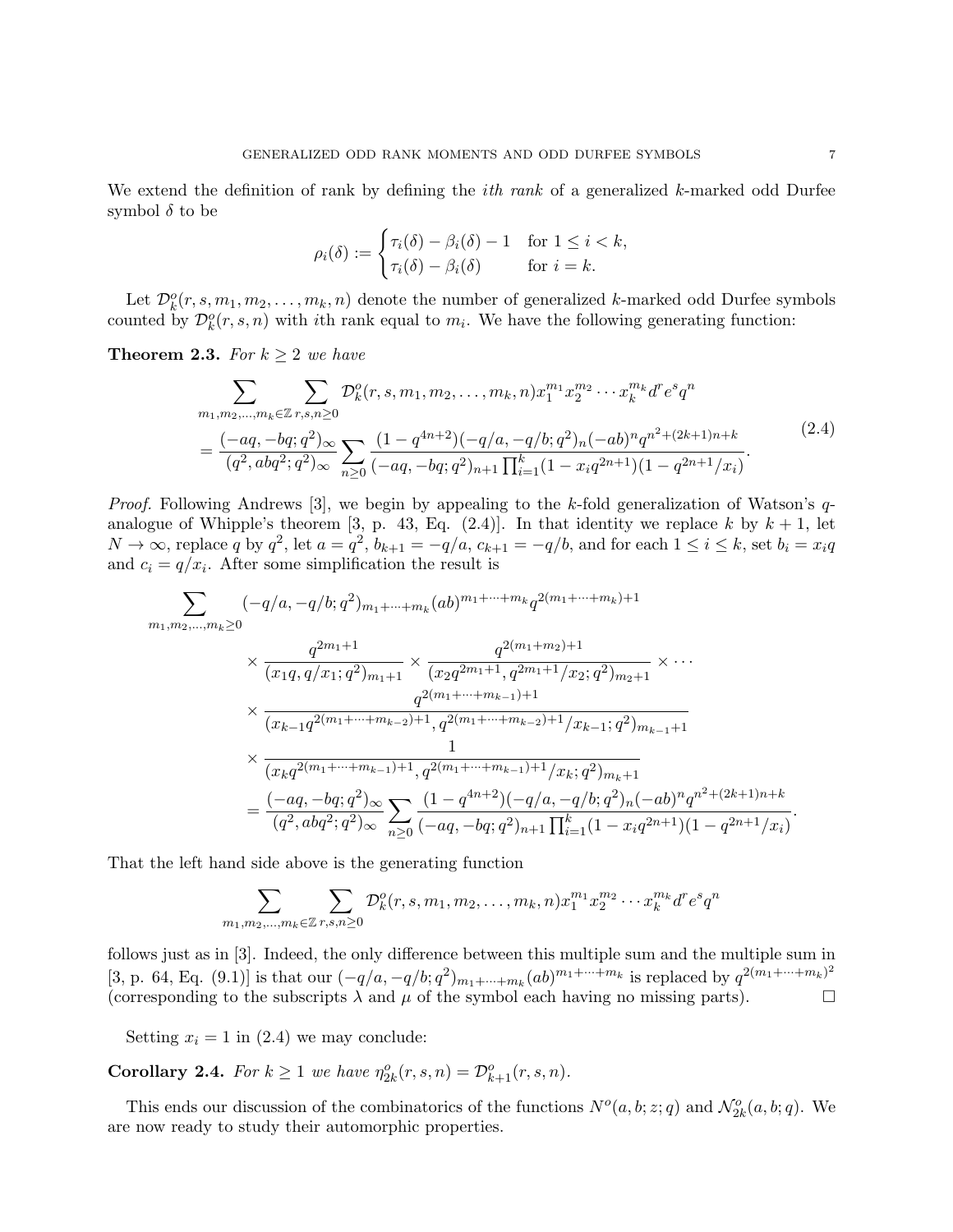### 3. Modular forms and quasimodular forms

In this section we prove Theorem 1.1 and Corollaries 1.2 and 1.3.

*Proof of Theorem 1.1.* We require a  $3\phi_2$  transformation [13, p. 241, Eq. (III.9)],

$$
\sum_{n\geq 0} \frac{(a,b,c)_n (de/abc)^n}{(d,e,q)_n} = \frac{(e/a, de/bc)_\infty}{(e, de/abc; q)_\infty} \sum_{n\geq 0} \frac{(a,d/b,d/c)_n (e/a)^n}{(d, de/bc,q)_n},\tag{3.1}
$$

as well as the  $q$ -Gauss summation [13, p. 236, Eq. (II.8)],

$$
\sum_{n\geq 0} \frac{(a, b)_n (c/ab)^n}{(c, q)_n} = \frac{(c/a, c/b)_{\infty}}{(c, c/ab)_{\infty}}.
$$
\n(3.2)

Beginning with an application of (3.1) with  $(a, b, c, d, e, q) = (q^2, -q/a, -aq, q^3/z, zq^3, q^2)$ , we compute

$$
1+(z+a)(1+1/az)N^{o}(1/a, a; z;q)
$$
  
=  $1 + q(z+a)(1+1/az) \sum_{n\geq 0} \frac{(-aq^2/z, -q^2/az;q^2)_n(zq)^n}{(q/z,q^2;q^2)_{n+1}}$   
=  $1 + (1+a/z)(1+1/az) \sum_{n\geq 1} \frac{(-aq^2/z, -q^2/az;q^2)_{n-1}(zq)^n}{(q/z,q^2;q^2)_n}$   
=  $1 + \sum_{n\geq 1} \frac{(-aq^2/z, -q^2/az;q^2)_n(zq)^n}{(q/z,q^2;q^2)_n}$   
=  $\sum_{n\geq 0} \frac{(-a/z, -1/az;q^2)_n(zq)^n}{(q/z,q^2;q^2)_n}$   
=  $\frac{(-aq, -q/a;q^2)_{\infty}}{(zq,q/z;q^2)_{\infty}},$ 

the last equality following from the case  $(a, b, c, q) = (-a/z, -1/az, q/z, q^2)$  of (3.2).

Proof of Corollaries 1.2 and 1.3. The product on the right-hand side of  $(1.3)$  is the quotient of two Jacobi forms (with modular variable  $\tau$ , where  $q := e^{2\pi i \tau}$ , and with different elliptic variables, say u and v, where  $z := e^{2\pi i u}$  and  $w := e^{2\pi i v}$ . Specializing the elliptic variable of a Jacobi form at torsion points (i.e. points of the form  $\mathbb{Q}\tau + \mathbb{Q}$ ) is known to give modular forms by Theorem 1.3 of [12]. This yields Corollary 1.2. By differentiating the transformation formula one directly sees that for a Jacobi form  $F(u; \tau)$  it follows that  $\frac{\partial^{\ell}}{\partial u}$  $\frac{\partial^{\alpha}}{\partial u^{\ell}}|_{u=0}$  is a quasimodular form for  $\ell \geq 2$  (and a modular form for  $\ell = 1$ ). Appealing to Remark 2.2, this then implies Corollary 1.3.

# 4. Mock theta functions and mock modular forms

The goal of this section is to prove Theorem 4.5, which is a more precise version of Theorem 1.5. First we present some background, beginning with definitions of harmonic weak Maass forms (of half-integral weight), mock theta functions, and mock modular forms [10, 25, 27].

If  $k \in \frac{1}{2}$  $\frac{1}{2}\mathbb{Z}\setminus\mathbb{Z}, \tau = x + iy$  with  $x, y \in \mathbb{R}$ , then the *weight k hyperbolic Laplacian* is given by

$$
\Delta_k := -y^2 \left( \frac{\partial^2}{\partial x^2} + \frac{\partial^2}{\partial y^2} \right) + iky \left( \frac{\partial}{\partial x} + i \frac{\partial}{\partial y} \right)
$$

.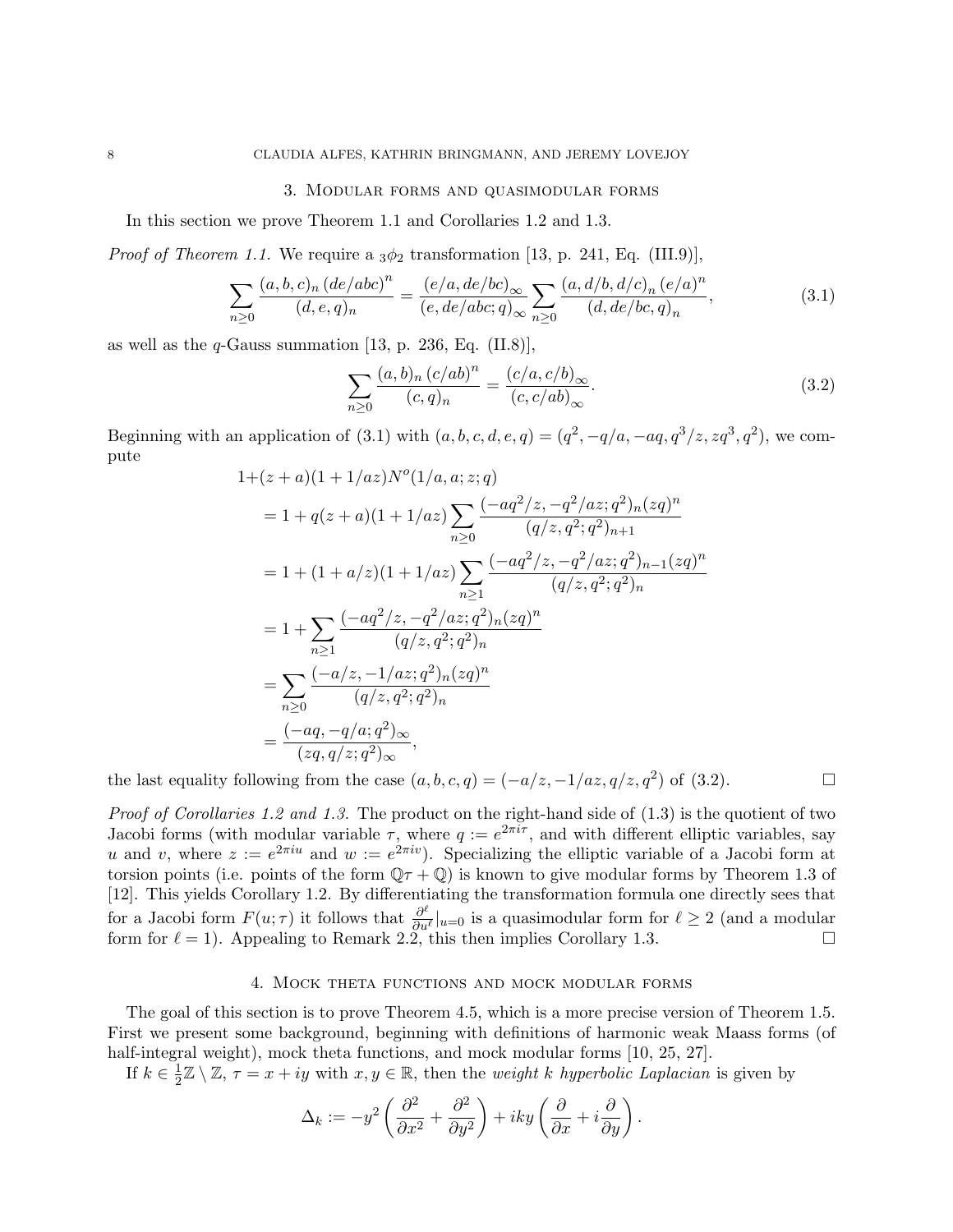If v is odd, then define  $\epsilon_v$  by

$$
\epsilon_v := \begin{cases} 1 & \text{if } v \equiv 1 \pmod{4}, \\ i & \text{if } v \equiv 3 \pmod{4}. \end{cases}
$$

Moreover we let  $\chi$  be a Dirichlet character. A harmonic weak Maass form of weight k with Nebentypus  $\chi$  on a subgroup  $\Gamma \subset \Gamma_0(4)$  is any smooth function  $M : \mathbb{H} \to \mathbb{C}$  satisfying the following:

(1) For all  $\begin{pmatrix} a & b \\ c & d \end{pmatrix} \in \Gamma$  and all  $\tau \in \mathbb{H}$ , we have

$$
M\left(\frac{a\tau+b}{c\tau+d}\right) = \left(\frac{c}{d}\right)\epsilon_d^{-2k}\chi(d)\left(c\tau+d\right)^k M(\tau).
$$

- (2) We have that  $\Delta_k(M) = 0$ .
- (3) The function M has at most linear exponential growth at all the cusps of  $\Gamma$ .

We let  $H_k(\Gamma, \chi)$  denote the space of harmonic weak Maass forms of weight k with Nebentypus  $\chi$ on a subgroup Γ. Every harmonic weak Maass form  $M$  uniquely decomposes into a holomorphic and a non-holomorphic part. The holomorphic part  $M^+$  of M is a unilateral Fourier series,

$$
M^{+}(\tau) = \sum_{n \ge n_0} a(n)q^n.
$$

To describe the non-holomorphic part we define the differential operator  $\xi_k := 2iy^k \frac{\partial}{\partial \bar{\tau}}$ . This differential operator defines a surjective map

$$
\xi_k: H_k(\Gamma, \chi) \to M_{2-k}^!(\Gamma, \overline{\chi}),
$$

where  $M_{2-k}^{\dagger}(\Gamma,\chi)$  is the space of weight  $2-k$  weakly holomorphic modular forms (i.e., those modular forms that may have poles at the cusps of Γ) with Nebentypus  $\chi$  on Γ. Here we concentrate on those forms  $M \in H_k(\Gamma, \chi)$  whose image under  $\xi_k$  is a cusp form (which is the space  $H_k^+$  $k^+(\Gamma,\chi)$ in [10]). In this case the non-holomorphic part  $M^-$  is a period integral,

$$
M^{-}(\tau) = \int_{-\overline{\tau}}^{i\infty} \frac{g(z)}{(-i(z+\tau))^{k}} dz.
$$
\n(4.1)

We then call g the shadow of  $M^+$ . It can be recovered from M by  $\xi_k(M) = \xi_k(M^-) = 2^{1-k}i\overline{g(-\overline{\tau})} \in$  $S_{2-k}(\Gamma,\overline{\chi})$ , where g is as in (4.1) (also see [25]).

While Ramanujan presented a rough characterization of mock theta functions, all of the examples he wrote down are now known to be holomorphic parts of weight 1/2 harmonic weak Maass forms. Following Zagier [25], the holomorphic part of a harmonic weak Maass form is called a mock modular form in general, and a mock theta function when  $k = 1/2$ .

Next we recall important work of Zwegers [27]. For  $\tau \in \mathbb{H}$ ,  $u, v \in \mathbb{C} \setminus (\mathbb{Z}\tau + \mathbb{Z})$ , Zwegers defined the Lerch sum

$$
\mu(u, v) = \mu(u, v; \tau) := \frac{z^{\frac{1}{2}}}{\vartheta(v)} \sum_{n \in \mathbb{Z}} \frac{(-w)^n q^{n(n+1)/2}}{1 - z q^n},
$$

where  $z := e^{2\pi i u}$ ,  $w := e^{2\pi i v}$ ,  $q := e^{2\pi i \tau}$  and the Jacobi theta function

$$
\vartheta(v;\tau) = \vartheta(v) := \sum_{\nu \in \mathbb{Z} + \frac{1}{2}} e^{\pi i \nu} w^{\nu} q^{\nu^2/2}.
$$

We require the following facts about these functions

Lemma 4.1. Assume the notation above.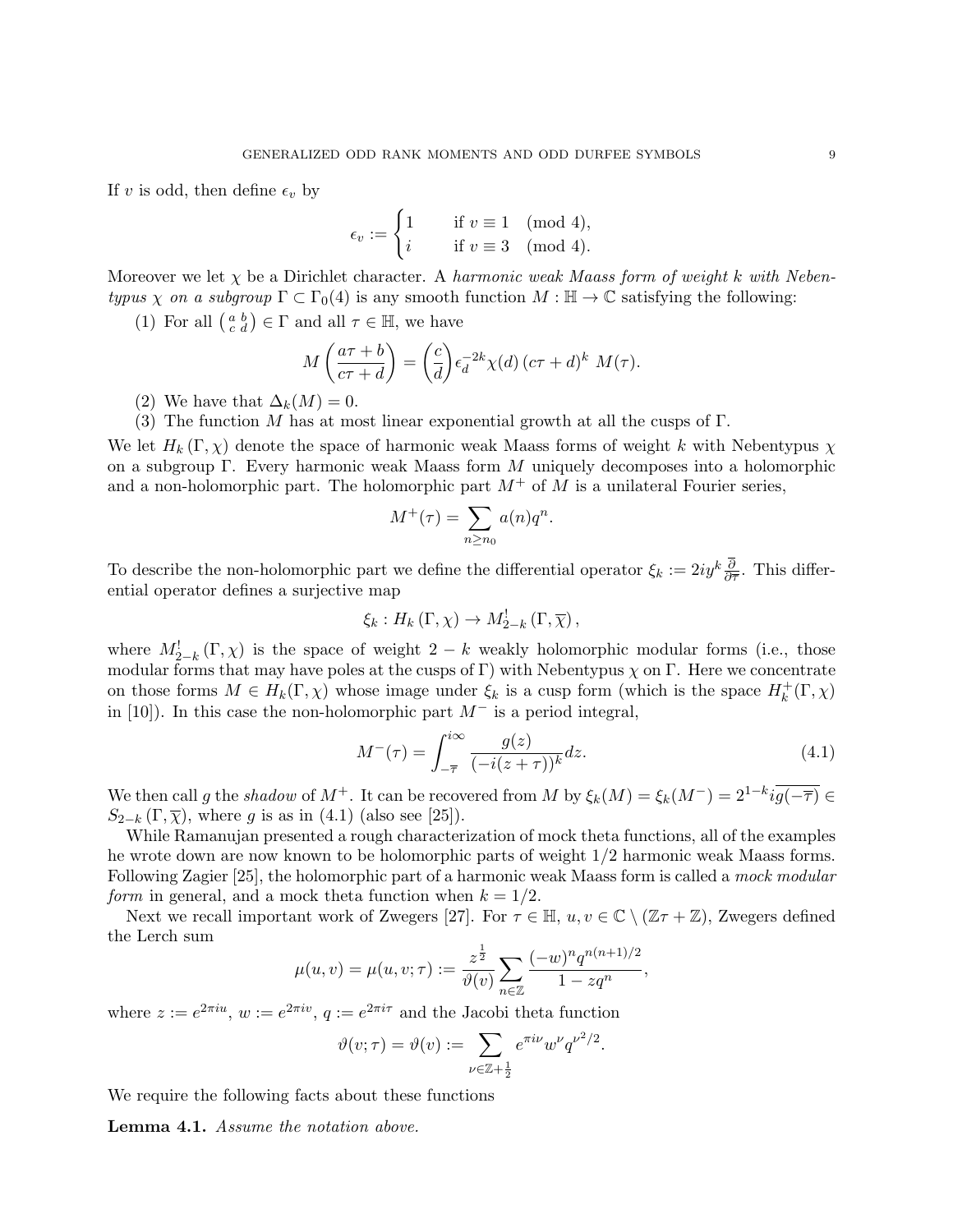(1) We have

$$
\vartheta(u+\tau) = -e^{-\pi i \tau - 2\pi i u} \vartheta(u),
$$
  

$$
\vartheta(-u) = -\vartheta(u),
$$
  

$$
\vartheta(u) = -iq^{\frac{1}{8}} z^{-\frac{1}{2}}(q)_{\infty}(z)_{\infty} (z^{-1}q)_{\infty}
$$

(2) We have

$$
\mu(u, v) = \mu(v, u),
$$
  
\n
$$
\mu(u + 1, v) = -\mu(u, v),
$$
  
\n
$$
z^{-1}wq^{-\frac{1}{2}}\mu(u + \tau, v) = -\mu(u, v) - iz^{-\frac{1}{2}}w^{\frac{1}{2}}q^{-\frac{1}{8}},
$$
  
\n
$$
\mu(u + \tau, v + \tau) = \mu(u, v),
$$
  
\n
$$
\mu(u + w, v + w) - \mu(u, v) = \frac{1}{2\pi i} \frac{\vartheta'(0) \vartheta(u + v + w) \vartheta(v)}{\vartheta(u + w) \vartheta(v + w)}.
$$

Zwegers used  $\mu$  to construct harmonic weak Maass forms. To make this precise, for  $\tau \in \mathbb{H}$  and  $u \in \mathbb{C}$ , let  $c := \text{Im}(u)/y$ , and define

$$
R(u) = R(u; \tau) := \sum_{\nu \in \mathbb{Z} + \frac{1}{2}} (-1)^{\nu - \frac{1}{2}} \left\{ \text{sgn}(\nu) - E\left( (\nu + c)\sqrt{2y} \right) \right\} e^{-2\pi i \nu u} q^{-\nu^2/2},
$$

where  $E(x)$  is the odd function

$$
E(x) := 2 \int_0^x e^{-\pi u^2} du = \text{sgn}(x) \left( 1 - \beta(x^2) \right), \tag{4.2}
$$

.

where for positive real x we let  $\beta(x) := \int_x^{\infty} u^{-\frac{1}{2}} e^{-\pi u} du$ .

Using  $\mu$  and  $R$ , Zwegers defined the real analytic function

$$
\widehat{\mu}(u,v) = \widehat{\mu}(u,v;\tau) := \mu(u,v) + \frac{i}{2}R(u-v).
$$

This function specializes at torsion points to give weight  $1/2$  harmonic weak Maass forms. This is apparent from the following theorem.

**Theorem 4.2.** Assuming the notation and hypotheses above, we have that for  $k, \ell, m, n \in \mathbb{Z}$  $\widehat{\mu}(u, v) = \widehat{\mu}(v, u),$ 

$$
\widehat{\mu}(u + k\tau + \ell, v + m\tau + n) = (-1)^{k+\ell+m+n} e^{\pi i (k-m)^2 \tau + 2\pi i (k-m)(u-v)} \widehat{\mu}(u, v).
$$

Moreover, if  $A = \begin{pmatrix} \alpha & \beta \\ \gamma & \delta \end{pmatrix} \in SL_2(\mathbb{Z})$ , then

where  $\chi$ 

$$
\widehat{\mu}\left(\frac{u}{\gamma\tau+\delta}, \frac{v}{\gamma\tau+\delta}; \frac{\alpha\tau+\beta}{\gamma\tau+\delta}\right) = \chi(A)^{-3}(\gamma\tau+\delta)^{\frac{1}{2}}e^{-\pi i\gamma(u-v)^2/(\gamma\tau+\delta)} \cdot \widehat{\mu}(u, v; \tau),
$$
\n
$$
(A) := \eta\left(\frac{\alpha\tau+\beta}{\gamma\tau+\delta}\right)/\left((\gamma\tau+\delta)^{\frac{1}{2}}\eta(\tau)\right).
$$

**Remark 4.3.** Note that from Theorem 4.2 one can conclude that for  $a, b \in \mathbb{Q}$  the function

$$
g(u; \tau) := z^a q^{-\frac{a^2}{2}} \mu(u, a\tau + b)
$$
\n(4.3)

can be completed to a non-holomorphic Jacobi form of weight  $\frac{1}{2}$  and index  $-\frac{1}{2}$  $\frac{1}{2}$  for some subgroup and some multiplier. To be more precise, it turns out, that one obtains by this completion a so-called harmonic Maass Jacobi form (see [8] for the precise definition).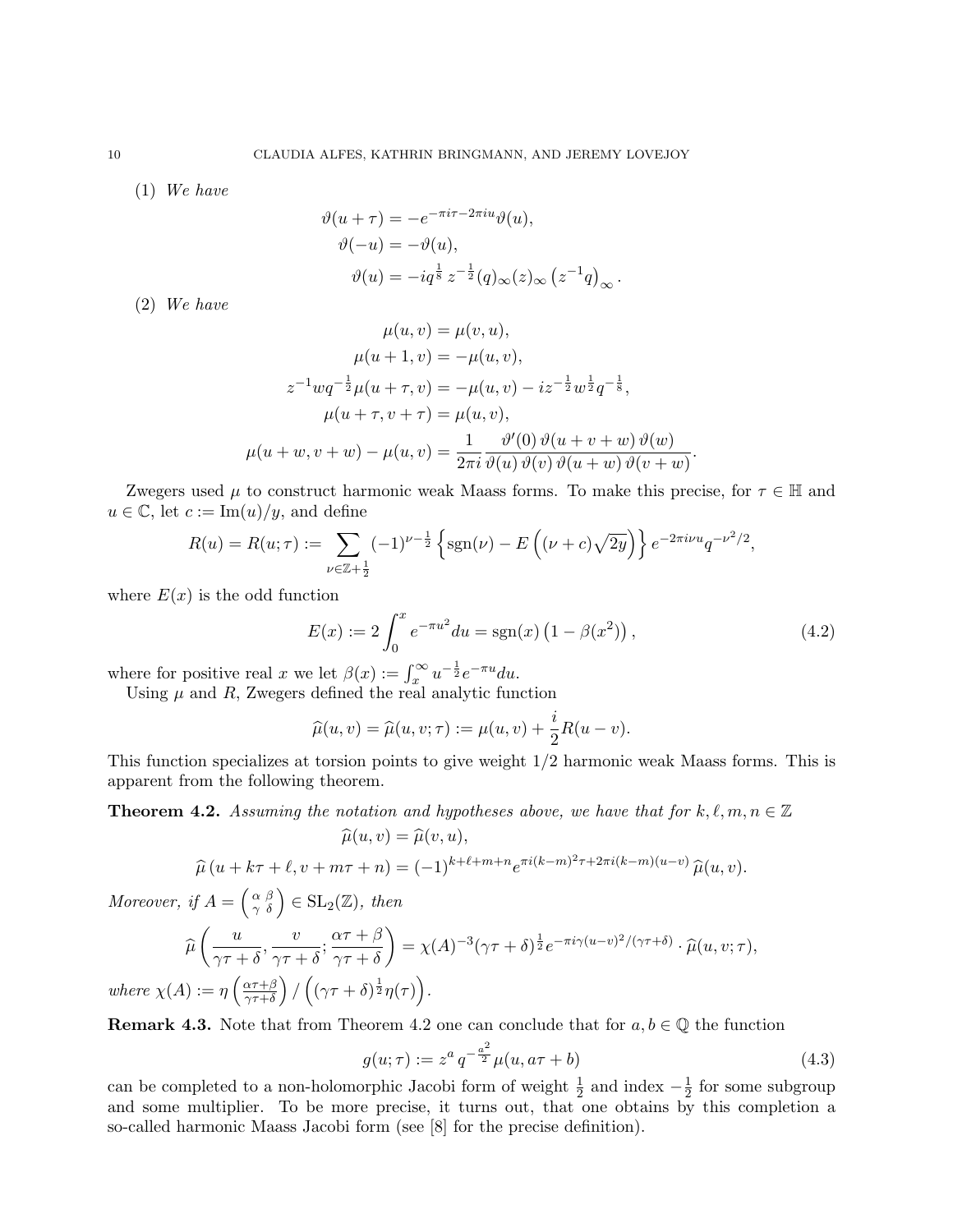The function R can also be written as a theta-integral.

**Proposition 4.4.** For  $a, b \in \mathbb{R}$  we define

$$
g_{a,b}(\tau) := \sum_{n \in a + \mathbb{Z}} n e^{\pi i n^2 \tau + 2\pi i n b}.
$$

Then, for  $a \in \left(-\frac{1}{2}\right)$  $\frac{1}{2}, \frac{1}{2}$  $\frac{1}{2}$  and  $b \in \mathbb{R}$ , we have

$$
\int_{-\overline{\tau}}^{i\infty} \frac{g_{a+\frac{1}{2},b+\frac{1}{2}}(w)}{\sqrt{-i(\tau+w)}} dw = -e^{-\pi i a^2 \tau + 2\pi i a \left(b+\frac{1}{2}\right)} R(a\tau-b) + i\delta_{\frac{1}{2},a},
$$

where  $\delta_{\frac{1}{2},a} = 0$ , unless  $a = \frac{1}{2}$  $\frac{1}{2}$  in which case it equals 1.

We note that the case  $a \in \left(-\frac{1}{2}\right)$  $\frac{1}{2}, \frac{1}{2}$  $\frac{1}{2}$ ) is Theorem 1.16 (1) of [27] and that the case  $a = \frac{1}{2}$  $rac{1}{2}$  can be proved along the same lines.

We are now ready to prove the main theorem of this section.

**Theorem 4.5.** Let  $z$  be a torsion point.

(1) The function  $q^{-\frac{1}{3}}N^o(0,0;z;q)$  is a mock theta function with shadow

$$
-\frac{i}{\sqrt{6}} \sum_{n \equiv 1 \pmod{3}} (-1)^{\frac{n-1}{3}} n q^{\frac{n^2}{3}} (z^{-n} + z^n).
$$

(2) The function  $q^{-\frac{1}{2}}N^o\left(0,\frac{1}{q}\right)$  $(\frac{1}{q}; z; q)$  is a mock theta function with shadow

$$
-\frac{i}{2} \sum_{n \equiv 1 \pmod{2}} (-1)^{\frac{n-1}{2}} n q^{\frac{n^2}{2}} z^{-n}.
$$

(3) The function  $q^{-\frac{1}{8}}N^o(0,-1;z;q)$  is a mock modular form. For  $z \neq 1$  it is a mock theta function and its shadow is given by

$$
\frac{i}{4} \frac{z^{\frac{1}{2}}}{1-z} \sum_{n \equiv 1 \pmod{4}} n q^{\frac{n^2}{8}} \left( z^{\frac{n}{2}} + z^{-\frac{n}{2}} \right).
$$

For  $z=1$  it has weight  $\frac{3}{2}$  and shadow

$$
\frac{i}{2\pi} \frac{\eta^2(2\tau)}{\eta(\tau)}.
$$

(4) The function  $N^{o}(1, -1; z; q)$  is a mock modular form. For  $z \neq \pm 1$  it is a mock theta function. Its shadow is given by

$$
-\frac{\sqrt{2}iz}{1-z^2}\sum_{n\in\mathbb{Z}}nq^{n^2}z^n.
$$

For  $z = \pm 1$  it is a mock modular form of weight  $\frac{3}{2}$ . For  $z = 1$  the shadow is

$$
-\frac{i}{4\sqrt{2}\pi}\Theta(\tau)
$$

and for  $z = -1$  it has the shadow

$$
\frac{i}{4\sqrt{2}\pi}\Theta\left(\tau+\frac{1}{2}\right).
$$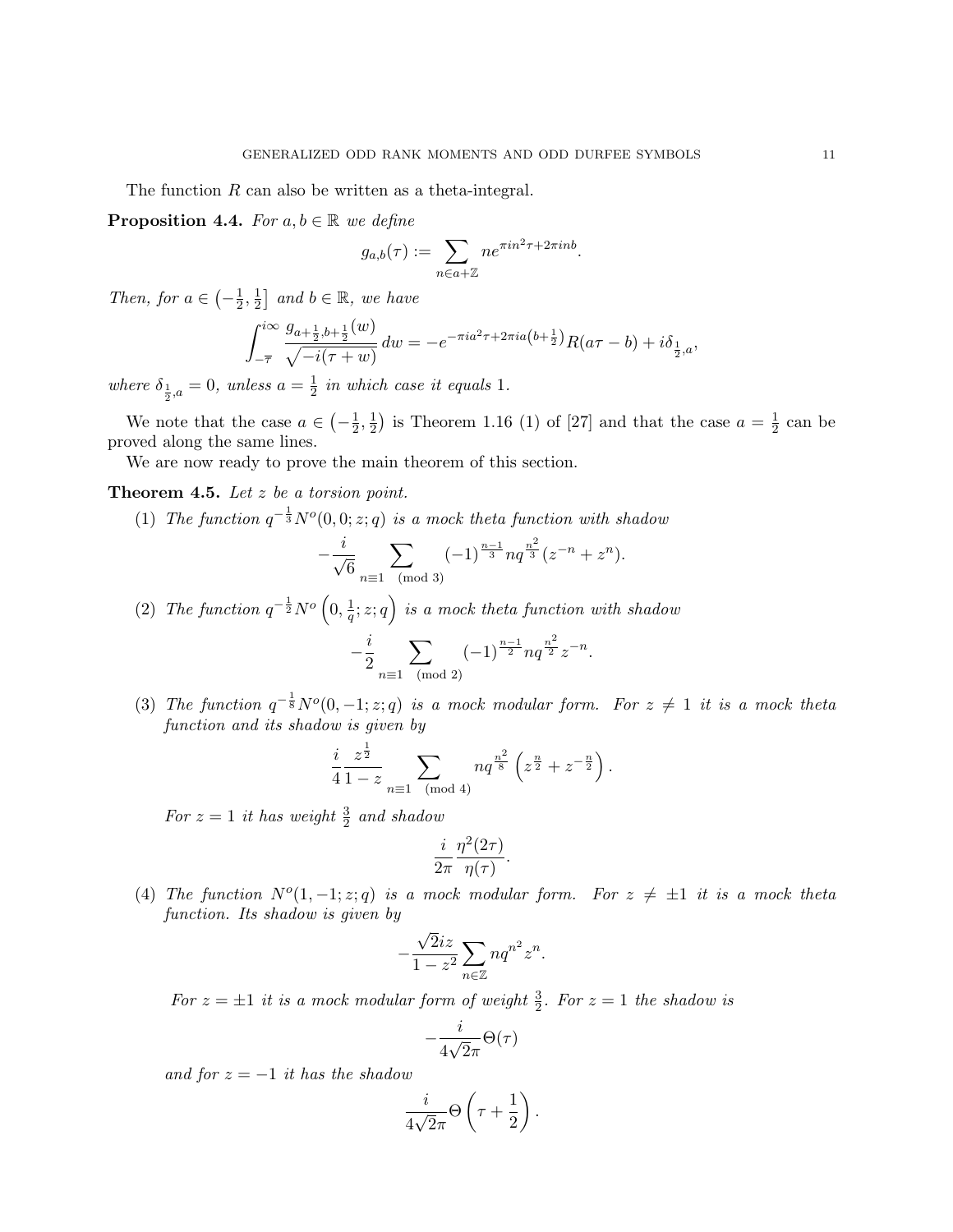(5) The function  $q^{-\frac{1}{4}}N^o\left(1,\frac{1}{q}\right)$  $\left(\frac{1}{q};z;q\right)$  is a mock modular form. For  $z\neq-1$  it is a mock theta function and its shadow is given by

$$
-\frac{i}{2\sqrt{2}}\frac{z^{\frac{1}{2}}}{1+z}\sum_{n\equiv 1\pmod{2}}(-1)^{\frac{n-1}{2}}nq^{\frac{n^2}{4}}z^{\frac{n}{2}}.
$$

For  $z = -1$  it is a mock modular form of weight  $\frac{3}{2}$  with shadow

$$
\frac{-1}{2\sqrt{2}\pi} \frac{\eta^2(4\tau)}{\eta(2\tau)}.
$$

**Remark 4.6.** We note that (2) and (3) of Theorem 4.5 (for  $z \neq 1$ ) could be concluded from [7] but for the readers convenience we give a proof here.

*Proof.* For the proof, we will again require that if  $\lambda, \mu \in \mathbb{Q}$  and  $\Phi(u; \tau)$  is a Jacobi form of weight k and index m, then  $q^{m\lambda^2}\Phi(\lambda \tau + \mu; \tau)$  is a modular form (on some congruence subgroup) (by Theorem 1.3 of [12]). Moreover  $\frac{\partial}{\partial u} (\Phi(u;\tau))|_{u=0}$  is a modular form of weight  $k+1$  and index m. (1) We first consider the case  $(a, b) = (0, 0)$ . We have by  $(2.2)$ 

$$
N^{o}(0,0;z;q) = \frac{1}{(q^2;q^2)_{\infty}} \sum_{n \in \mathbb{Z}} \frac{(-1)^n q^{3n^2+3n+1}}{1 - zq^{2n+1}}.
$$

It was shown in [9] that

$$
N^{o}(0,0;z;q) = z^{-1} \left( R^{*}(zq;q^{2}) - 1 \right),
$$

where  $R(z; q)$  is Dyson's 2-variable rank generating function and

$$
R^*(z;q) := \frac{R(z;q)}{1-z}.
$$

Using the identity (see equation  $(3.1)$  of  $[9]$ )

$$
R^*(z;q) = iz^{-\frac{3}{2}}q^{-\frac{1}{8}}\mu(3u,-\tau;3\tau) - iz^{\frac{1}{2}}q^{-\frac{1}{8}}\mu(3u,\tau;3\tau) - iz^{-\frac{1}{2}}q^{\frac{1}{24}}\frac{\eta^3(3\tau)}{\eta(\tau)\vartheta(3u;3\tau)}
$$

gives that

$$
N^{o}(0,0;z;q) = iz^{-\frac{5}{2}}q^{-\frac{7}{4}}\mu(3u+3\tau,-2\tau;6\tau) - iz^{-\frac{1}{2}}q^{\frac{1}{4}}\mu(3u+3\tau,2\tau;6\tau) - iz^{-\frac{3}{2}}q^{-\frac{5}{12}}\frac{\eta^{3}(6\tau)}{\eta(2\tau)\vartheta(3u+3\tau;6\tau)} - z^{-1}.
$$

Combining this with Lemma 4.1, Theorem 4.2, and Remark 4.3 one can show that the function  $q^{-\frac{1}{3}}N^o(0,0;z;q)$  is (up to addition of a constant) the holomorphic part of a harmonic weak Maass form of weight  $\frac{1}{2}$ . In particular, its non-holomorphic part is given by

$$
\frac{1}{2}\left(-q^{-\frac{25}{12}}z^{-\frac{5}{2}}R(3u+5\tau;6\tau)+q^{-\frac{1}{12}}z^{-\frac{1}{2}}R(3u+\tau;6\tau)\right).
$$

Using Proposition 4.4, the elliptic transformation properties of  $R(u)$  and the properties of  $g_{a,b}(\tau)$ given in [27] we obtain that this equals

$$
\frac{1}{2} \left( -2q^{-\frac{1}{3}} z^{-1} + q^{-\frac{1}{12}} z^{\frac{1}{2}} R(3u - \tau; 6\tau) + q^{-\frac{1}{12}} z^{-\frac{1}{2}} R(3u + \tau; 6\tau) \right)
$$
\n
$$
= -q^{-\frac{1}{3}} z^{-1} - \frac{e^{\frac{\pi i}{6}}}{2} \int_{-6\overline{\tau}}^{i\infty} \frac{\left( g_{\frac{1}{3},\frac{1}{2} - 3u}(w) + g_{\frac{1}{3},\frac{1}{2} + 3u}(w) \right)}{\sqrt{-i(6\tau + w)}} dw.
$$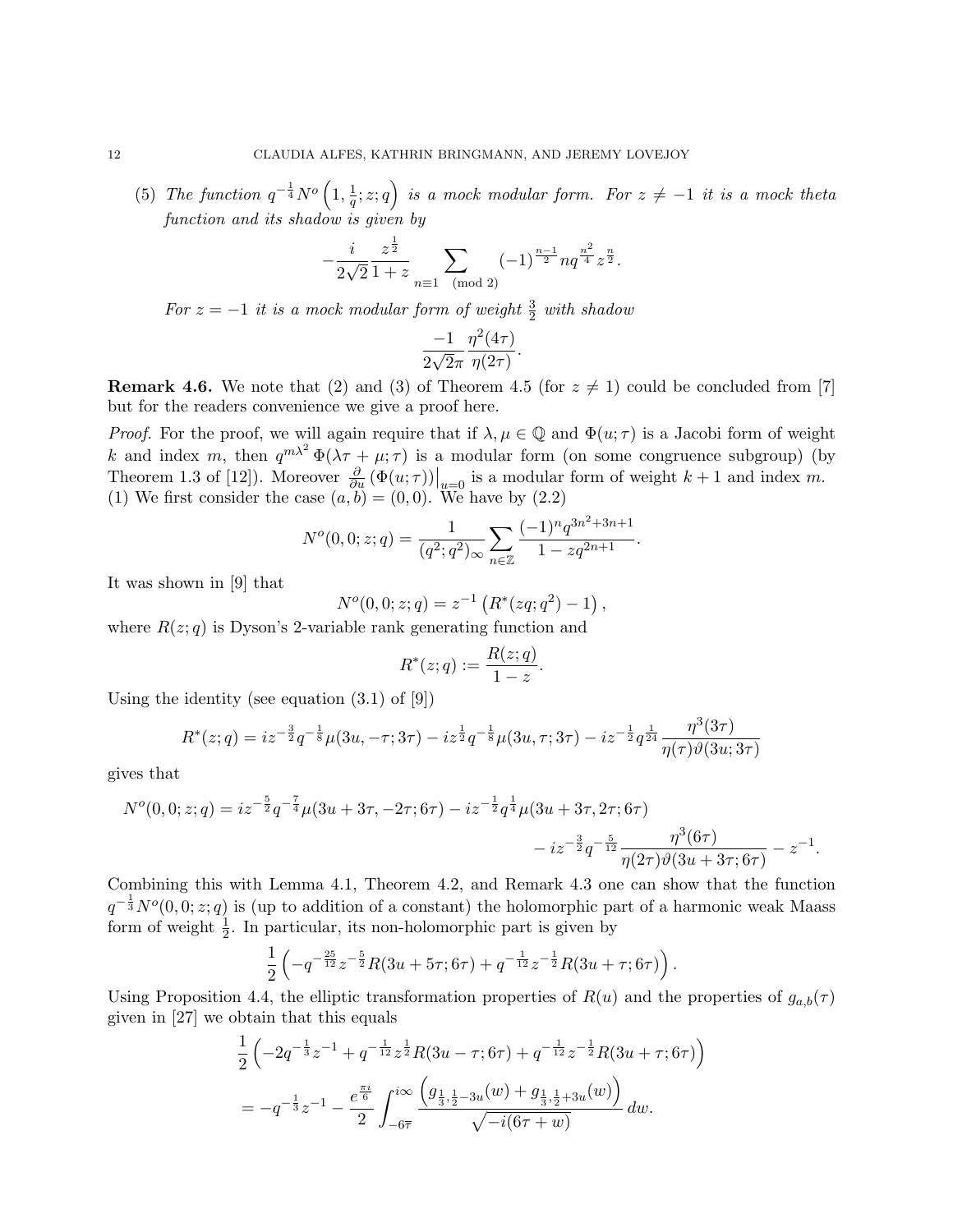Letting  $w \to 6w$  we see that the shadow of  $q^{-\frac{1}{3}}N^o(0,0; z; q)$  equals

$$
-\frac{\sqrt{6}e^{\frac{\pi i}{6}}}{2}\left(g_{\frac{1}{3},\frac{1}{2}-3u}(6\tau)+g_{\frac{1}{3},\frac{1}{2}+3u}(6\tau)\right).
$$

Inserting the definition of  $g_{a,b}$  now easily gives the claim.

(2) We next consider the case  $(a, b) = \left(0, \frac{1}{a}\right)$  $\left(\frac{1}{q}\right)$ . We have by  $(2.2)$ 

$$
N^{o}\left(0, \frac{1}{q}; z; q\right) = \frac{\left(-q^{2}; q^{2}\right)_{\infty}}{(q^{2}; q^{2})_{\infty}} \sum_{n \in \mathbb{Z}} \frac{(-1)^{n} q^{2n^{2}+2n+1}}{1 - zq^{2n+1}}.
$$

It is not hard to see, proceeding as in the proof of Theorem 3.1 in [9], that

$$
N^{o}\left(0, \frac{1}{q}; z; q\right) = -i \frac{\eta^{4}(4\tau)}{z \eta^{2}(2\tau) \vartheta(2u + 2\tau; 4\tau)} - i q^{\frac{1}{2}} \mu(2u + 2\tau, 2\tau; 4\tau).
$$
 (4.4)

This easily implies the claim similarly as before. Here, the non-holomorphic part of the completion of  $q^{-\frac{1}{2}}N^o\left(0,\frac{1}{a}\right)$  $\frac{1}{q}$ ; z; q) is given by  $\frac{1}{2}R(2u;4\tau)$ . Using Proposition 4.4 we obtain

$$
\frac{1}{2}R(2u; 4\tau) = -\frac{1}{2} \int_{-4\overline{\tau}}^{i\infty} \frac{g_{\frac{1}{2},\frac{1}{2}-2u}(w)}{\sqrt{-i(4\tau+w)}} dw.
$$

We let  $w \to 4w$  and see that the shadow of  $q^{-\frac{1}{2}}N^{\circ}\left(0, \frac{1}{q}\right)$  $(\frac{1}{q}; z; q)$  is equal to  $-g_{\frac{1}{2}, \frac{1}{2}-2u}(4\tau)$ . From this it is not hard to show the claim.

(3) For  $(a, b) = (0, -1)$ , we have from  $(2.2)$ 

$$
N^{o}(0,-1;z;q) = \frac{(q;q^2)_{\infty}}{(q^2;q^2)_{\infty}} \sum_{n \in \mathbb{Z}} \frac{q^{2n^2+3n+1}}{(1-zq^{2n+1})(1-q^{2n+1})}.
$$
\n(4.5)

We first assume that  $z \neq 1$ . Using that in this case we have that

$$
\frac{z^{-1}-1}{(1-zq^{2n+1})(1-q^{2n+1})} = \frac{z^{-1}}{1-q^{2n+1}} - \frac{1}{1-zq^{2n+1}}
$$

and

$$
\sum_{n\in\mathbb{Z}} \frac{q^{2n^2+3n+1}}{1-q^{2n+1}} = 0\tag{4.6}
$$

yields

$$
N^{o}(0,-1;z;q) = -\frac{(q;q^2)_{\infty}}{(z^{-1}-1) (q^2;q^2)_{\infty}} \sum_{n \in \mathbb{Z}} \frac{q^{2n^2+3n+1}}{1 - zq^{2n+1}}.
$$

As in the proof of Theorem 3.3 of [9], we see that

$$
N^{o}(0,-1;z;q) = -\frac{1}{1-z}\left(\mu\left(2u+2\tau,\tau+\frac{1}{2};4\tau\right) - z\mu\left(2u+2\tau,3\tau+\frac{3}{2};4\tau\right)\right).
$$

This easily yields the claim for  $z \neq 1$ . In this case, the non-holomorphic part of the completion of  $q^{-\frac{1}{8}}N^o(0,-1;z;q)$  is given by

$$
-\frac{i}{2}\frac{q^{-\frac{1}{8}}}{1-z}\left(R\left(2u+\tau-\frac{1}{2};4\tau\right)+zR\left(2u-\tau-\frac{1}{2};4\tau\right)\right).
$$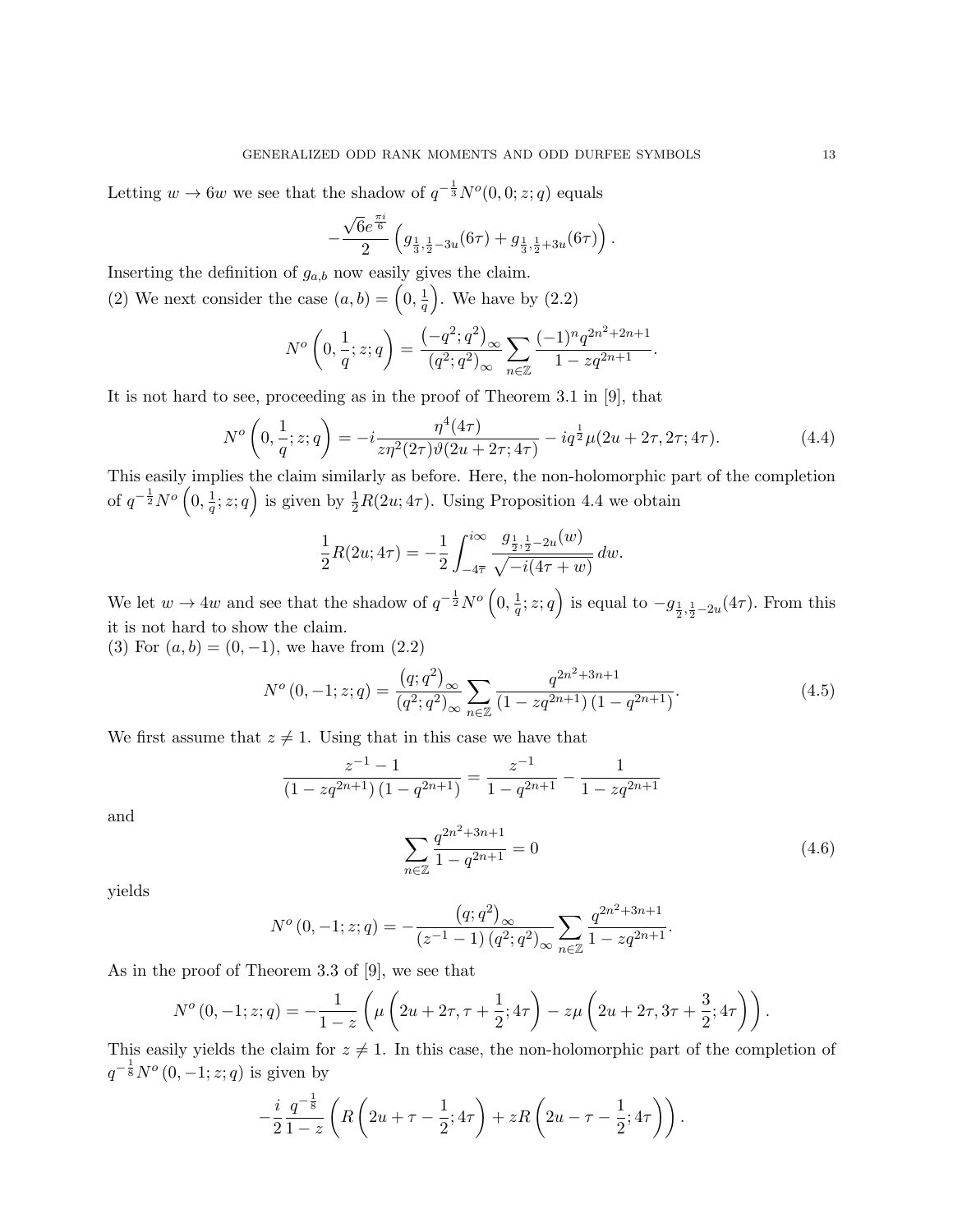Using Proposition 4.4 and properties of  $g_{a+\frac{1}{2},b+\frac{1}{2}}$  we find that this equals

$$
\frac{i}{2} \frac{z^{\frac{1}{2}}}{1-z} \int_{-4\overline{\tau}}^{i\infty} \frac{g_{\frac{1}{4},2u}(w) + g_{\frac{1}{4},-2u}(w)}{\sqrt{-i(4\tau + w)}} dw.
$$

Again we let  $w \to 4w$  and we see that the shadow of  $q^{-\frac{1}{8}}N^o(0,-1;z;q)$  is given by

$$
\frac{iz^{\frac{1}{2}}}{1-z}\left(g_{\frac{1}{4},2u}(4\tau)-g_{\frac{1}{4},-2u}(4\tau)\right).
$$

Again rewriting gives the claim.

We next consider the case  $z = 1$ . We have from  $(4.5)$ 

$$
N^{o}(0,-1;1;q) = \frac{(q;q^2)_{\infty}}{(q^2;q^2)_{\infty}} \sum_{n \in \mathbb{Z}} \frac{q^{2n^2+3n+1}}{(1-q^{2n+1})^2}.
$$

Following the calculations for  $z \neq 1$ , we see that

$$
N^{o}(0,-1;1;q) = \frac{d}{dz} \left( \mu \left( 2u + 2\tau, \tau + \frac{1}{2}; 4\tau \right) - z\mu \left( 2u + 2\tau, 3\tau + \frac{3}{2}; 4\tau \right) \right) \Big|_{z=1}
$$
  
=  $q^{\frac{1}{8}} \frac{d}{dz} (\Phi_1(u;\tau)) \Big|_{z=1} + \frac{1}{2} q^{-\frac{1}{8}} \Phi_1(0;\tau),$ 

where

$$
\Phi_1(u;\tau) := z^{-\frac{1}{2}} q^{-\frac{1}{8}} \left( \mu \left( 2u + 2\tau, \tau + \frac{1}{2}; 4\tau \right) - z\mu \left( 2u + 2\tau, 3\tau + \frac{3}{2}; 4\tau \right) \right).
$$

Using (4.6), we obtain that

$$
q^{-\frac{1}{8}}N^{o}(0,-1;1;q) = \frac{d}{dz}(\Phi_1(u;\tau))\Big|_{z=1}.
$$

Using the above, one can show that  $q^{-\frac{1}{8}}N^o(0,-1;1;q)$  can be completed to a harmonic weak Maass form by adding the term

$$
\frac{i}{2}\frac{d}{dz}\left(q^{-\frac{1}{8}}z^{-\frac{1}{2}}R\left(2u+\tau-\frac{1}{2};4\tau\right)+q^{-\frac{1}{8}}z^{\frac{1}{2}}R\left(2u-\tau-\frac{1}{2};4\tau\right)\right)\Big|_{z=1}
$$
\n
$$
=i\frac{d}{dz}\left(q^{-\frac{1}{8}}z^{-\frac{1}{2}}R\left(2u+\tau-\frac{1}{2};4\tau\right)\right)\Big|_{z=1}
$$
\n
$$
=-\frac{d}{dz}\left(\sum_{n\in\mathbb{Z}}\left(\text{sgn}\left(n-\frac{1}{2}\right)-E\left(\left(n-\frac{1}{4}+\frac{\text{Im}(u)}{2y}\right)\sqrt{8y}\right)\right)q^{-2\left(n-\frac{1}{4}\right)^{2}}z^{-2\left(n-\frac{1}{4}\right)}\right)\Big|_{z=1}.
$$
\n(4.7)

Using the identities (4.2) and

$$
\beta(x) = \frac{1}{\pi} x^{-\frac{1}{2}} e^{-\pi x} - \frac{1}{2\sqrt{\pi}} \cdot \Gamma\left(-\frac{1}{2}; \pi x\right),
$$
  

$$
E'(x) = 2e^{-\pi x^2},
$$

where  $\Gamma(\alpha; x) := \int_x^{\infty} t^{\alpha-1} e^{-t} dt$  is the usual incomplete gamma-function, we compute that (4.7) equals

$$
-\frac{1}{\sqrt{\pi}}\sum_{n\in\mathbb{Z}}\left|n-\frac{1}{4}\right|\Gamma\left(-\frac{1}{2};8\pi y\left(n-\frac{1}{4}\right)^2\right)q^{-2\left(n-\frac{1}{4}\right)^2}
$$
(4.8)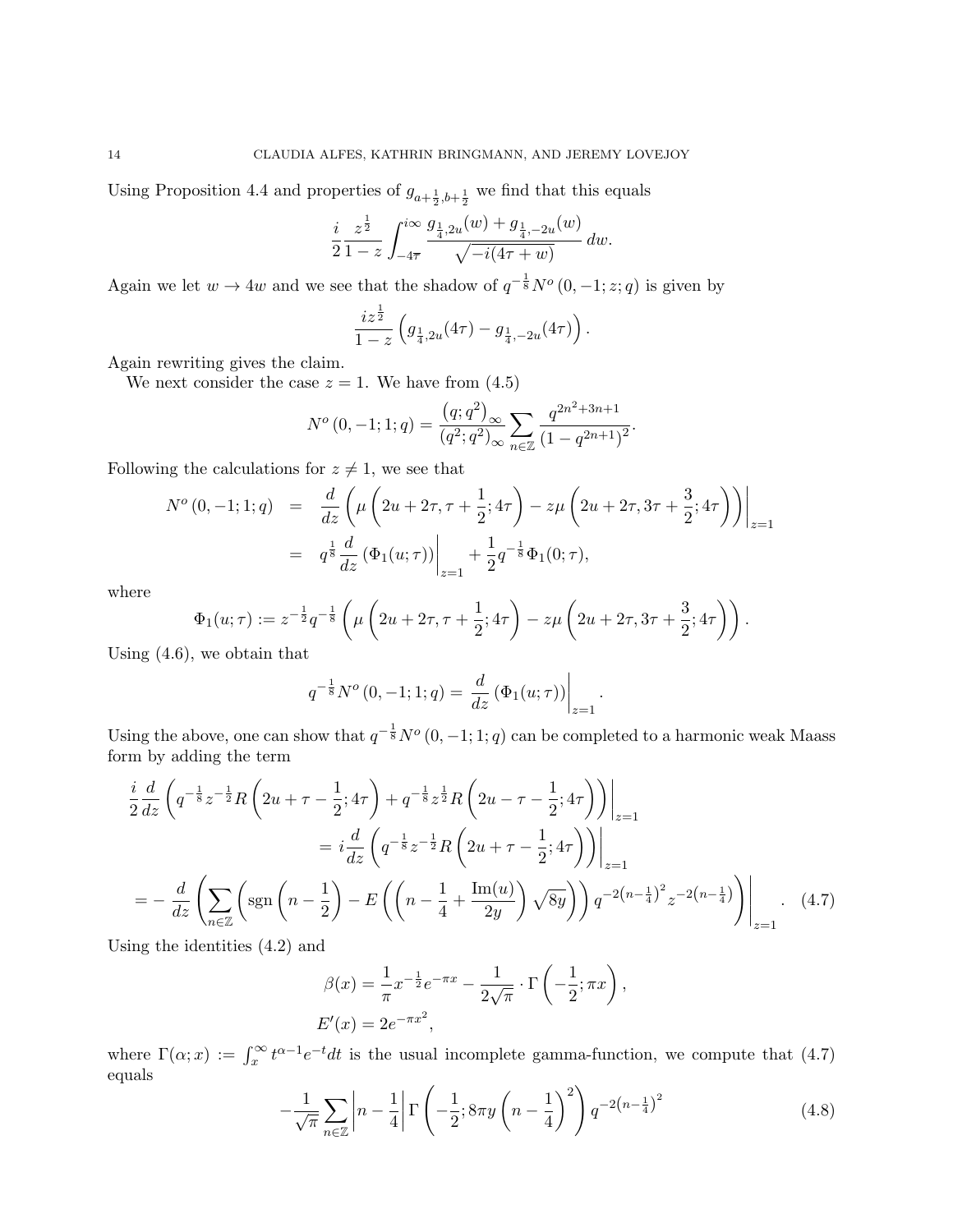which does not contribute to the holomorphic part. To rewrite (4.8) as a theta integral, we use the easily verified identity  $(\alpha > 0)$ 

$$
e^{-\alpha i\tau} \Gamma\left(-\frac{1}{2}; 2\alpha y\right) = -\frac{i}{\sqrt{\alpha}} \int_{-\overline{\tau}}^{i\infty} \frac{e^{\alpha i t}}{\left(-i\left(t+\tau\right)\right)^{\frac{3}{2}}} dt. \tag{4.9}
$$

This yields that (4.8) may be written as

$$
\frac{i}{2\pi} \int_{-\overline{\tau}}^{i\infty} \frac{\sum_{n\in\mathbb{Z}} e^{4\pi i \left(n - \frac{1}{4}\right)^2 t}}{\left(-i(t + \tau)\right)^{\frac{3}{2}}} dt.
$$

This gives that the shadow of  $q^{-\frac{1}{8}}N^o(0,-1;1;q)$  equals

$$
\frac{i}{2\pi} \sum_{n \in \mathbb{Z}} q^{\frac{(4n-1)^2}{8}} = \frac{i}{2\pi} \frac{\eta^2(2\tau)}{\eta(\tau)}.
$$

(4) Turing to the case  $(a, b) = (1, -1)$ , we have from  $(2.2)$ 

$$
N^{o}(1, -1; z; q) = \frac{(q^{2}; q^{4})_{\infty}}{(q^{4}; q^{4})_{\infty}} \sum_{n \in \mathbb{Z}} \frac{q^{n^{2}+3n+1}}{(1 - zq^{2n+1})(1 - q^{4n+2})}.
$$

We first assume that  $z \neq \pm 1$ . Then we have

$$
\frac{1}{\left(1-zq^{2n+1}\right)\left(1-q^{4n+2}\right)}=\frac{-z^2}{\left(1-z^2\right)\left(1-zq^{2n+1}\right)}+\frac{1}{2\left(1-z\right)\left(1-q^{2n+1}\right)}+\frac{1}{2\left(1+z\right)\left(1+q^{2n+1}\right)}.
$$

Since

$$
\sum_{n\in\mathbb{Z}} \frac{q^{n^2+3n+1}}{1-q^{2n+1}} = -\frac{1}{2} \sum_{n\in\mathbb{Z}} q^{n^2+n} = -\frac{(q^4;q^4)_{\infty}^2}{(q^2;q^2)_{\infty}},
$$
\n
$$
\sum_{n\in\mathbb{Z}} \frac{q^{n^2+3n+1}}{1+q^{2n+1}} = \frac{(q^4;q^4)_{\infty}^2}{(q^2;q^2)_{\infty}},
$$
\n(4.10)

we obtain

$$
N^{o}(1, -1; z; q) = -\frac{z}{1 - z^{2}} - \frac{(q^{2}; q^{4})_{\infty} z^{2}}{(1 - z^{2})(q^{4}; q^{4})_{\infty}} \sum_{n \in \mathbb{Z}} \frac{q^{n^{2} + 3n + 1}}{1 - zq^{2n + 1}}.
$$

A direct computation shows that

$$
N^{o}(1, -1; z; q) = -\frac{z}{1 - z^{2}} + 2z^{\frac{3}{2}}q^{-\frac{1}{4}}\frac{1}{1 - z^{2}}\mu\left(u - \tau, \frac{1}{2}; 2\tau\right).
$$
 (4.11)

From this it is not hard to conclude that for  $z \neq \pm 1$  the function  $N<sup>o</sup>(1, -1; z; q)$  can be completed to a harmonic weak Maass form of weight  $\frac{1}{2}$ , by adding the function

$$
-\frac{z}{1-z^2} + z^{\frac{1}{2}}q^{-\frac{1}{4}}\frac{i}{1-z^2}R\left(u+\tau-\frac{1}{2};2\tau\right).
$$
 (4.12)

Using Proposition 4.4 we find

$$
z^{\frac{1}{2}}q^{-\frac{1}{4}}\frac{i}{1-z^2}R\left(u+\tau-\frac{1}{2};2\tau\right)=\frac{z}{1-z^2}-i\frac{z}{1-z^2}\int_{-2\overline{\tau}}^{i\infty}\frac{g_{0,u}(w)}{\sqrt{-i(2\tau+w)}}\,dw.
$$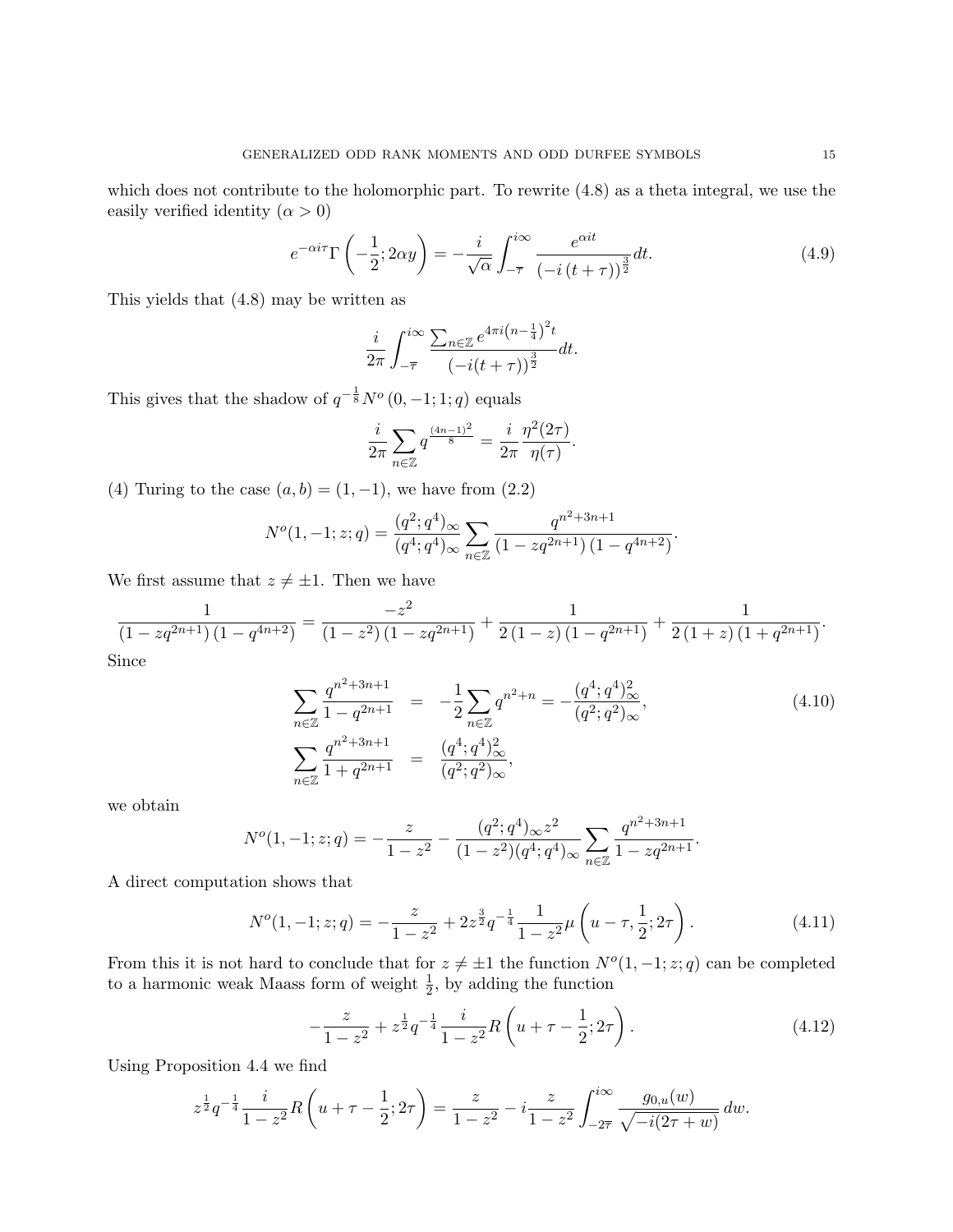Thus, the holomorphic contribution to  $(4.12)$  is 0 and the shadow of  $N^{o}(1, -1; z; q)$  equals

$$
\frac{\sqrt{2}iz}{1-z^2}g_{0,u}(2\tau).
$$

We next turn to the case  $z = 1$  (the case  $z = -1$  is obtained by replacing q by  $-q$  and then multiplying by  $-1$ ). We have by taking the limit of  $(4.11)$ 

$$
N^{o}(1,-1;1;q) = \frac{1}{2} - \frac{d}{dz} \left( z^{\frac{3}{2}} q^{-\frac{1}{4}} \mu \left( u - \tau, \frac{1}{2}; 2\tau \right) \right) \Big|_{z=1} = - \left. \frac{d}{dz} \left( \Phi_2(u;\tau) \right) \right|_{z=1},
$$

where

$$
\Phi_2(u;\tau) := z^{\frac{1}{2}} q^{-\frac{1}{4}} \mu\left(u - \tau, \frac{1}{2}; 2\tau\right).
$$

Here we used that  $\Phi_2(0; \tau) = \frac{1}{2}$ . From the case  $z \neq 1$  we may conclude that this function can be completed to an harmonic weak Maass form by adding

$$
-\frac{i}{2}\frac{d}{dz}\left(z^{\frac{1}{2}}q^{-\frac{1}{4}}R\left(u-\tau-\frac{1}{2};2\tau\right)\right)\Big|_{z=1}
$$
  

$$
=\frac{1}{2}\frac{d}{dz}\left(\sum_{n\in\mathbb{Z}}\left(\text{sgn}\left(n+\frac{1}{2}\right)-E\left(\left(n+\frac{\text{Im}}{2y}\right)2\sqrt{y}\right)q^{-n^2}z^{-n}\right)\right)\Big|_{z=1}
$$
  

$$
=\frac{1}{4\sqrt{\pi}}\sum_{n\in\mathbb{Z}}\Gamma\left(-\frac{1}{2};4\pi n^2y\right)|n|q^{-n^2}.\quad(4.13)
$$

We now proceed as in case (3). Using (4.9), we rewrite the correction term as a period integral

$$
-\frac{i}{4\sqrt{2}\pi} \int_{-\overline{\tau}}^{i\infty} \frac{\sum_{n\in\mathbb{Z}} e^{2\pi i n^2 t}}{\left(-i(t+\tau)\right)^{\frac{3}{2}}} dt.
$$

From this we can directly conclude that the shadow of  $N<sup>o</sup>(1, -1; 1; q)$  is given by

$$
-\frac{i}{4\sqrt{2}\pi}\Theta(\tau).
$$

(5) Finally we treat the case  $(a, b) = (1, 1/q)$ . We obtain that

$$
N^{o}(1, 1/q; z; q) = \frac{(-q)_{\infty}}{(q)_{\infty}} \sum_{n \in \mathbb{Z}} \frac{(-1)^{n} q^{n^{2} + 2n + 1}}{(1 - zq^{2n + 1})(1 + q^{2n + 1})}.
$$

We first assume that  $z \neq -1$ . Using the identity

$$
\frac{1+z^{-1}}{\left(1-zq^{2n+1}\right)\left(1+q^{2n+1}\right)} = \frac{z^{-1}}{\left(1+q^{2n+1}\right)} + \frac{1}{1-zq^{2n+1}}
$$

and the fact that

$$
\sum_{n \in \mathbb{Z}} \frac{(-1)^n q^{n^2 + 2n + 1}}{1 + q^{2n + 1}} = 0
$$
\n(4.14)

gives that

$$
N^{o}(1, 1/q; z; q) = \frac{(-q)_{\infty}}{(1 + 1/z)(q)_{\infty}} \sum_{n \in \mathbb{Z}} \frac{(-1)^n q^{n^2 + 2n + 1}}{1 - zq^{2n + 1}}.
$$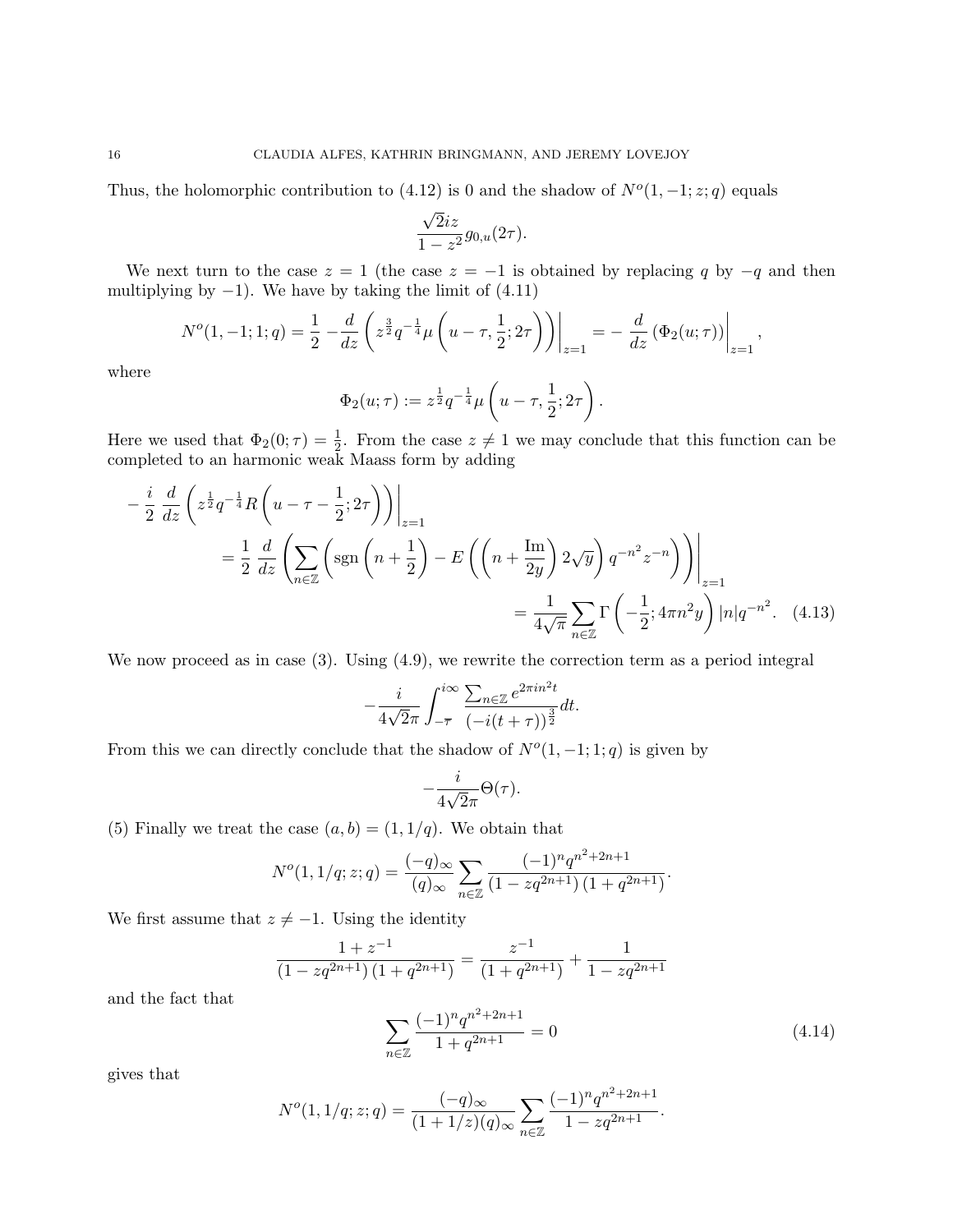It is not hard to see that this can be rewritten as

$$
N^{o}(1, 1/q; z; q) = -\frac{iz^{\frac{1}{2}}}{1+z}q^{\frac{1}{4}}\mu(u+\tau, \tau; 2\tau).
$$

It is now not hard to show that  $q^{-\frac{1}{4}}N^o(1,1/q;z;q)$  is the holomorphic part of a harmonic weak Maass form. Here, the associated non-holomorphic part is  $\frac{1}{2(1+z)}z^{\frac{1}{2}}R(u;2\tau)$ . By Proposition 4.4 we find

$$
\frac{z^{\frac{1}{2}}}{2(1+z)}R(u;2\tau) = -\frac{z^{\frac{1}{2}}}{2(1+z)}\int_{-2\overline{\tau}}^{i\infty} \frac{g_{\frac{1}{2},\frac{1}{2}-u}(w)}{\sqrt{-i(2\tau+w)}} dw,
$$

which obviously does not have a holomorphic contribution. Hence, the shadow of  $q^{-\frac{1}{4}}N^o(1,1/q;z;q)$ is given by the unary theta function

$$
-\frac{1}{\sqrt{2}}\frac{z^{\frac{1}{2}}}{1+z}g_{\frac{1}{2},\frac{1}{2}-u}(2\tau).
$$

We next deal with the case  $z = -1$  From the case  $z \neq -1$ , we may conclude that

$$
N^{o}(1, 1/q; -1; q) = \frac{d}{dz} \left( -iz^{\frac{1}{2}} q^{\frac{1}{4}} \mu(u + \tau, \tau; 2\tau) \right) \Big|_{z=-1}.
$$

Thus, using (4.14), we obtain

$$
q^{-\frac{1}{4}}N^{o}(1,1/q;-1;q) = -i \left. \frac{d}{dz} (\Phi_3(u;\tau)) \right|_{z=1} - \frac{i}{2}\mu \left( \frac{1}{2} + \tau, \tau; 2\tau \right) = -i \left. \frac{d}{dz} (\Phi_3(u;\tau)) \right|_{z=1},
$$

where

$$
\Phi_3(u;\tau) := \mu\left(u + \frac{1}{2} + \tau, \tau; 2\tau\right).
$$

Thus  $q^{-\frac{1}{4}}N^o(1,1/q;-1;q)$  may be completed to a harmonic weak Maass form by adding the term

$$
\frac{1}{2}\frac{d}{dz}\left(R\left(u+\frac{1}{2};2\tau\right)\right)\Big|_{z=1} = -\frac{i}{2}\frac{d}{dz}\left(\sum_{\nu\in\frac{1}{2}+\mathbb{Z}}\left(\text{sgn}(\nu)-E\left(\left(\nu+\frac{\text{Im}(u)}{2y}\right)2\sqrt{y}\right)\right)q^{-\nu^2}z^{-\nu}\right)\Big|_{z=1}
$$
\n
$$
= \frac{-i}{4\sqrt{\pi}}\sum_{\nu\in\frac{1}{2}+\mathbb{Z}}|\nu|\Gamma\left(-\frac{1}{2};4\pi\nu^2y\right)q^{-\nu^2}
$$

which does not have a holomorphic contribution. Using  $(4.9)$ , we rewrite the non-holomorphic part in terms of a period integral

$$
-\frac{1}{4\sqrt{2}\pi} \int_{-\overline{\tau}}^{i\infty} \frac{\sum_{n \in \frac{1}{2} + \mathbb{Z}} e^{2\pi i n^2 t}}{(-i(t + \tau))^{\frac{3}{2}}} dt
$$

and we directly see that the shadow of  $q^{-\frac{1}{4}}N^o(1,1/q;-1;q)$  is given by

$$
-\frac{1}{4\sqrt{2}\pi} \sum_{n\in\mathbb{Z}} q^{\frac{(2n+1)^2}{4}} = -\frac{1}{2\sqrt{2}\pi} \frac{\eta^2(4\tau)}{\eta(2\tau)}.
$$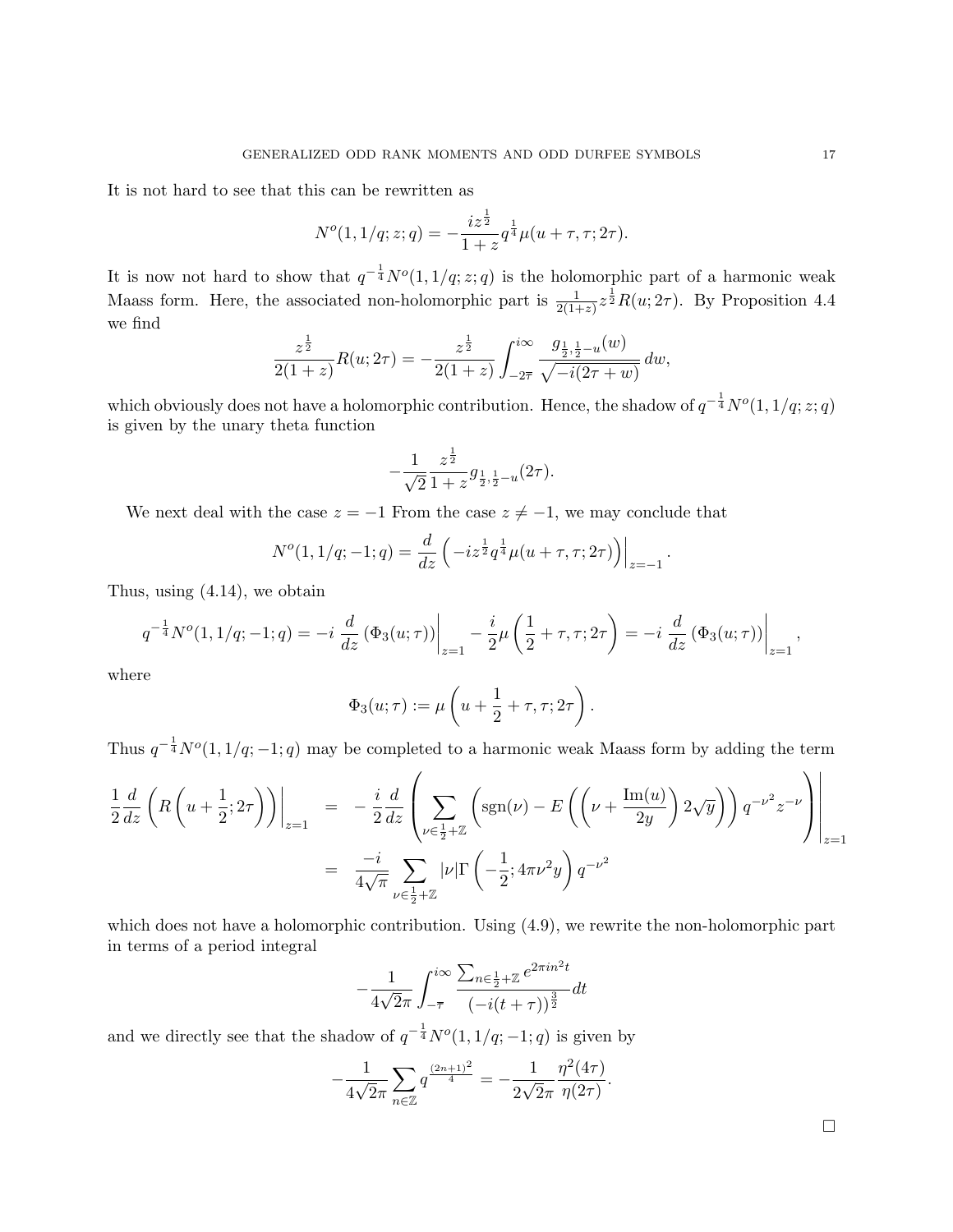### 5. Relation to class numbers

In this section we prove Theorem 1.6. Equations  $(1.4)$  and  $(1.5)$  follow directly from  $(2.2)$  and identities of Andrews, Humbert, and Kronecker. Equation (1.6) we could not trace directly to the literature and so we argue using (2.2), an identity of Watson, and Lemma 4.1.

*Proof of Theorem 1.6.* For  $(1.4)$ , beginning with  $(2.2)$  we have

$$
N^{o}(1, -1; 1; q) = \frac{(q^{2}; q^{4})_{\infty}}{2(q^{4}; q^{4})_{\infty}} \sum_{n \in \mathbb{Z}} \frac{q^{n^{2}+3n+1}}{(1-q^{2n+1})^{2}}
$$
  
= 
$$
\frac{(q^{2}; q^{4})_{\infty}}{(q^{4}; q^{4})_{\infty}} \sum_{n \geq 0} \frac{q^{n^{2}+3n+1}}{(1-q^{2n+1})^{2}} = \sum_{n \geq 1} 2F(n)q^{n},
$$

the last equality being equation (XI) in [18].

For  $(1.5)$  we begin with  $(2.2)$ , obtaining

$$
N^{o}(0, -1; 1; q) = \frac{(q; q^{2})_{\infty}}{(q^{2}; q^{2})_{\infty}} \sum_{n \in \mathbb{Z}} \frac{q^{2n^{2}+3n+1}}{(1-q^{2n+1})^{2}}
$$
  
= 
$$
\frac{(-q)^{2}_{\infty}}{(q)^{2}_{\infty}} \sum_{n \geq 1} \frac{(-1)^{n+1} n^{2} q^{n(n+1)/2}}{(1+q^{n})} = \sum_{n \geq 1} F(8n - 1) q^{n},
$$

the penultimate equality being an identity from Ramanujan's lost notebook proven by Andrews [2, Eq.  $(1.1)$  and the final equality coming from Humbert  $[17, p. 368]$  (or see  $[23, p. 51]$ ). To finish we note that  $H(8n - 1) = F(8n - 1)$ .

For  $(1.6)$ , we start by noting that from  $(2.2)$  we have

$$
N^{o}(1, 1/q; -1; q) = \frac{(-q)_{\infty}}{(q)_{\infty}} \sum_{n \in \mathbb{Z}} \frac{(-1)^{n} q^{n^{2} + 2n + 1}}{(1 + q^{2n + 1})^{2}}.
$$
\n(5.1)

Next, the first identity in part (2) of Lemma 4.1 is equivalent to the identity

$$
\frac{1}{(z,q/z)_{\infty}}\sum_{n\in\mathbb{Z}}\frac{(-1)^nz^nq^{n(n+1)/2}}{(1-aq^n)}=\frac{1}{(a,q/a)_{\infty}}\sum_{n\in\mathbb{Z}}\frac{(-1)^na^nq^{n(n+1)/2}}{(1-zq^n)}.
$$

In this identity let  $q \to q^2$ ,  $a \to 1/q$ , and  $z \to -zq$  and then apply  $\frac{d}{dz}|_{z=1}$  to both sides to obtain

$$
\frac{(-q)_{\infty}}{(q)_{\infty}} \sum_{n \in \mathbb{Z}} \frac{(-1)^n q^{n^2 + 2n + 1}}{(1 + q^{2n + 1})^2} = \frac{1}{(-q, -q, q^2; q^2)_{\infty}} \sum_{n \in \mathbb{Z}} \frac{n q^{n^2 + 2n - 1}}{(1 - q^{2n - 1})}. \tag{5.2}
$$

Finally an identity of Watson [23, Eq. (3.04), corrected] implies that

$$
\sum_{n\geq 1} F(4n-1)(-q)^n = \frac{-1}{(-q,-q,q^2;q^2)_{\infty}} \sum_{n\in\mathbb{Z}} \frac{(n-1/2)q^{n^2}}{(1-q^{2n-1})}
$$

$$
= \frac{-1}{(-q,-q,q^2;q^2)_{\infty}} \sum_{n\in\mathbb{Z}} \frac{nq^{n^2}}{(1-q^{2n-1})}
$$

$$
= \frac{-1}{(-q,-q,q^2;q^2)_{\infty}} \sum_{n\in\mathbb{Z}} \frac{nq^{n^2+2n-1}}{(1-q^{2n-1})}.
$$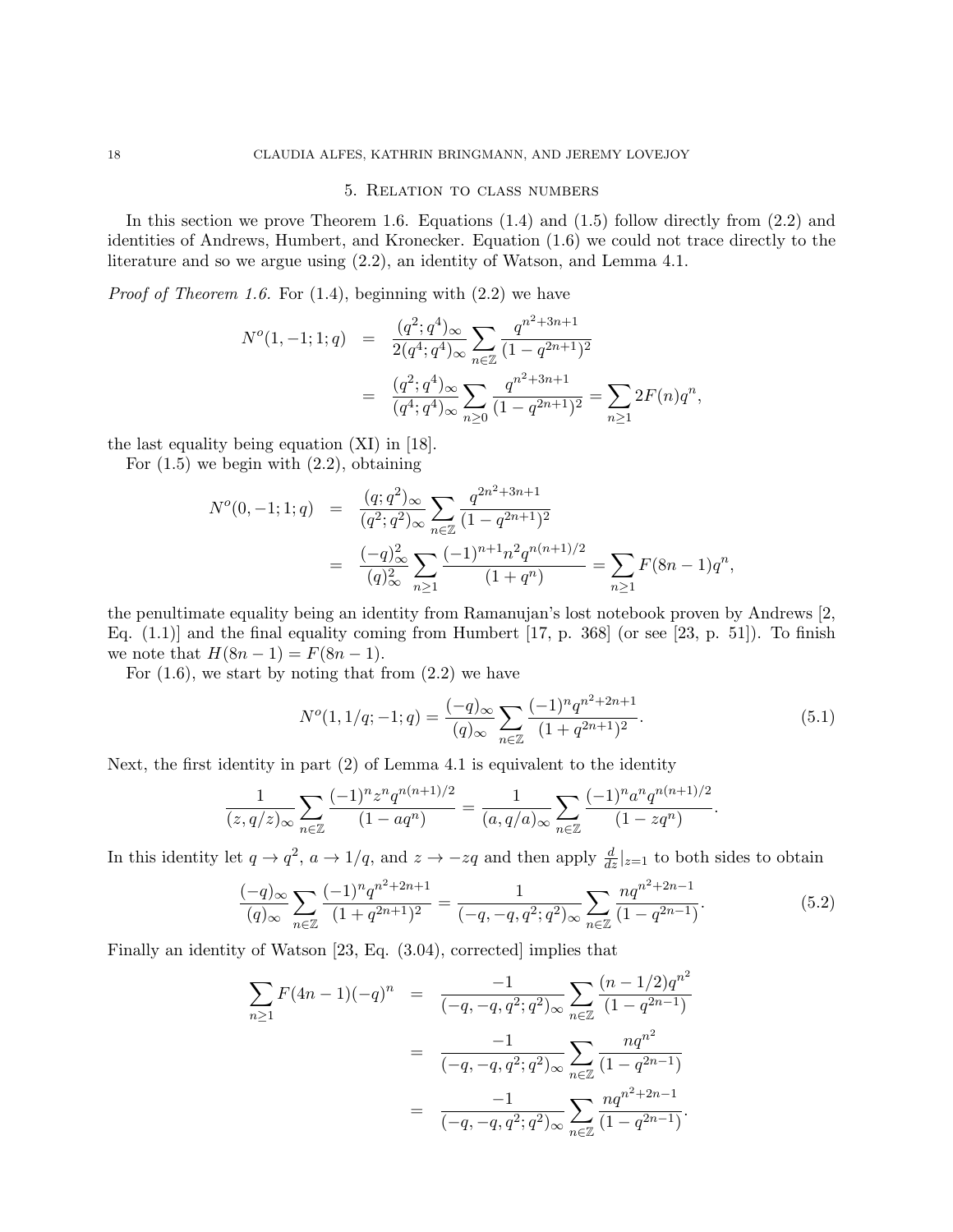Now apply (5.1) and (5.2) to obtain the first part of (1.6). To finish we use the fact that  $F(8n+3) =$  $3H(8n+3)$  and  $F(8n+7) = H(8n+7)$ .

# 6. Quasimock modular forms

To prove Theorem 1.7, we will appeal to certain partial differential equations arising from the application of the heat operator to non-holomorphic Jacobi forms [9].

(1) We begin with the case  $(a, b) = (0, 0)$ . In equation (4.2) of [9] it is shown that

$$
\left(6\pi i \frac{\partial}{\partial \tau} + \frac{\partial^2}{\partial u^2}\right) \left(q^{-\frac{1}{3}}N^o(0,0;z;q)\right) = -\frac{8q^{-\frac{3}{4}}z^{-\frac{3}{2}}\pi^2 i\eta^8(2\tau)}{\vartheta^3(u+\tau;2\tau)}.
$$

We operate on both sides by  $\frac{\partial^{2\ell}}{\partial y^2}$  $\frac{\partial^{2\alpha}}{\partial u^{2\ell}}|_{u=0}$  to obtain

$$
\frac{\partial^{2(\ell+1)}}{\partial u^{2(\ell+1)}} \left( q^{-\frac{1}{3}} N^o(0,0;z;q) \right) \bigg|_{u=0} = -6\pi i \frac{\partial}{\partial \tau} \left( \frac{\partial^{2\ell}}{\partial u^{2\ell}} \left( q^{-\frac{1}{3}} N^o(0,0;z;q) \right) \right) \bigg|_{u=0} + g_{\ell}(\tau),
$$

where as in the proof of Colloary 1.3 in Section 3 we have that  $g_{\ell}$  is a quasimodular form. Now by induction (the fact that  $q^{-\frac{1}{3}}N^o(0,0;0;q)$  is a mock theta function-as was shown in Theorem 4.6 (1)- settling the case  $\ell = 0$ ), the claim follows. The rest of the cases are similar and so we will only exhibit the required PDE's.

(2) We next consider the case  $(a, b) = (0, 1/q)$ . Here we make a change of variables in formula (3.6) in [9] and can compute, using (4.4),

$$
\begin{split}\n&\left(4\pi i \frac{\partial}{\partial \tau} + \frac{\partial^2}{\partial u^2}\right) \left(q^{-\frac{1}{2}} N^o\left(0, 1/q; z; q\right)\right) \\
&= -iq^{-\frac{1}{2}} z^{-1} \left(8\pi i \frac{\partial}{\partial \tau} + \frac{\partial^2}{\partial u^2}\right) \left(\frac{\eta^4 (2\tau)}{\eta^2(\tau) \vartheta(2u; 2\tau)} + q^{-\frac{1}{4}} z \mu(2u, \tau; 2\tau)\right)\bigg|_{\tau \to 2\tau, u \to u + \tau} \\
&= 4i\pi^2 q^{-\frac{1}{2}} z^{-1} \frac{\eta^8 (2\tau)}{\eta(4\tau)} \frac{\vartheta\left(u + \tau + 1/2; 2\tau\right)}{\vartheta^3 (u + \tau; 2\tau)}.\n\end{split}
$$

Then the claim follows as above.

(3) Turning to the case  $(a, b) = (0, -1)$ , a change of variables in formula (3.10) of [9] yields the following PDE

$$
\begin{split}\n&\left(4\pi i \frac{\partial}{\partial \tau} + \frac{\partial^2}{\partial u^2}\right) \left(e^{\frac{3\pi i}{8}} (1-z) z^{-\frac{1}{2}} q^{-\frac{1}{8}} N^o(0, -1; z; q)\right) \\
&= z^{-1} q^{-\frac{1}{2}} \left(4\pi i \frac{\partial}{\partial \tau} + \frac{\partial^2}{\partial u^2}\right) \left(z^{\frac{1}{2}} q^{-\frac{1}{8}} \mu(2u, \tau; 4\tau) + z^{\frac{3}{2}} q^{-\frac{9}{8}} \mu(2u, 3\tau; 4\tau)\right)\bigg|_{u \to u + \tau, \tau \to \tau + 1/2} \\
&= -8\pi^2 e^{\frac{3\pi i}{8}} z^{-\frac{3}{2}} q^{-\frac{3}{4}} \frac{\eta^8(2\tau)}{\eta(\tau)} \frac{\vartheta(u; 2\tau)}{\vartheta^3(u + \tau; 2\tau)}.\n\end{split}
$$

As in the proof of Theorem 4.2 of [5] we can conclude a PDE for  $q^{-\frac{1}{8}}N^o(0,-1;z;q)$ .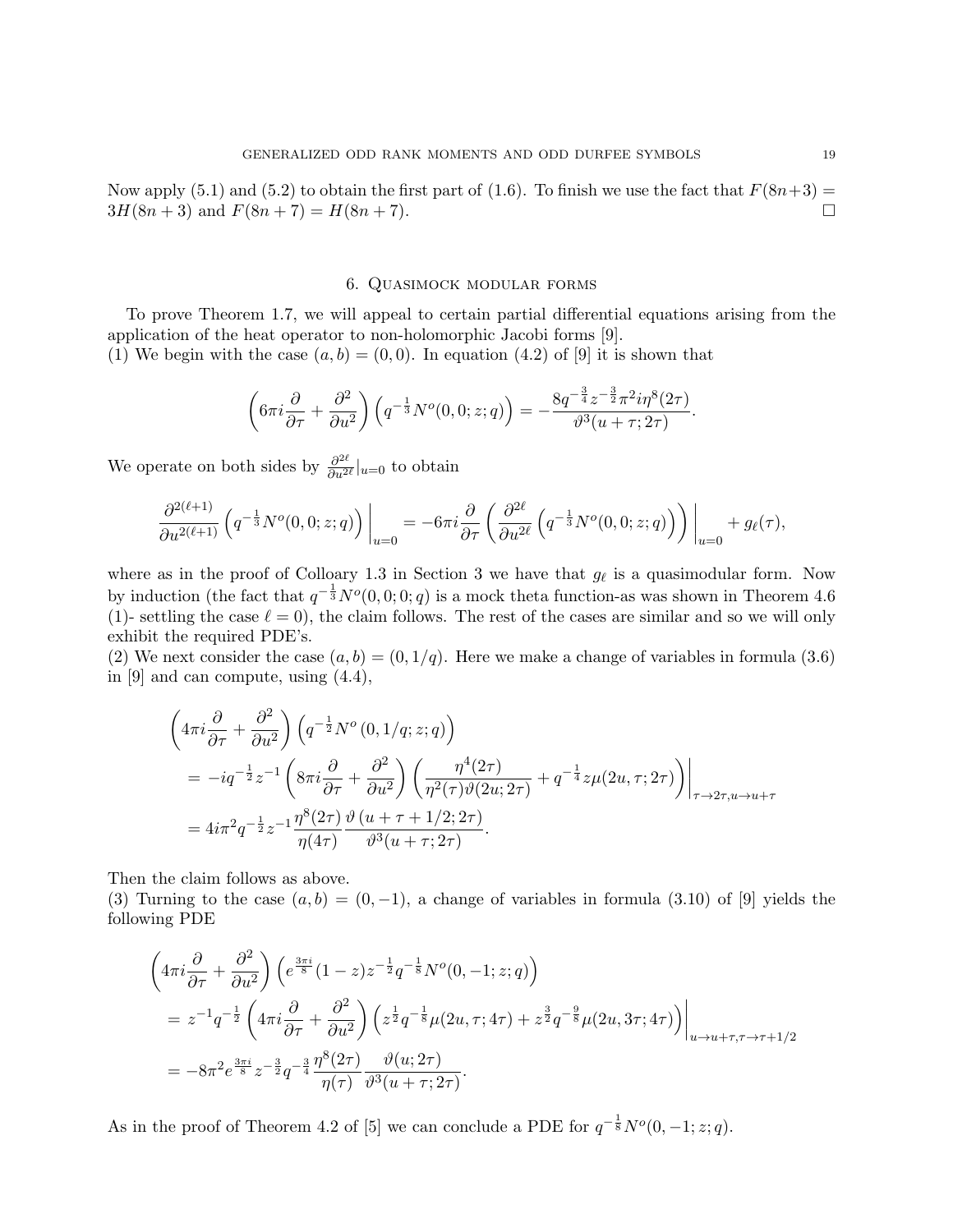(4) For the case  $(a, b) = (1, -1)$ , we use Theorem 1.2 of [9] with  $\alpha = 0$  and  $\beta = \frac{1}{2}$  $\frac{1}{2}$ . Making a change of variables and computing the resulting functions  $\vartheta_0$ ,  $\vartheta_1$ ,  $a_0$ ,  $a_1$  occurring there yields

$$
\left(2\pi i \frac{\partial}{\partial \tau} + \frac{\partial^2}{\partial u^2}\right) \left(\frac{1}{2}(1-z^2)z^{-1}\left(N^o(1,-1;z;q) + \frac{z}{1-z^2}\right)\right)
$$
  
=  $z^{\frac{1}{2}}q^{-\frac{1}{4}}\left(4\pi i \frac{\partial}{\partial \tau} + \frac{\partial^2}{\partial u^2}\right) \left(\mu(u,1/2;\tau)\right)\Big|_{u \to u-\tau,\tau \to 2\tau}$   
=  $-16\pi^2 z^{\frac{3}{2}}q^{-\frac{3}{4}} \frac{\eta^6(2\tau)\eta^3(4\tau)}{\vartheta^3(u-\tau;2\tau)\vartheta^2(1/2;2\tau)}\vartheta(2u;4\tau).$ 

Then we argue as in the preceding case.

(5) Finally, we consider the case  $(a, b) = (1, 1/q)$ . Making a change of variables in formula (3.8) of [9] we have

$$
\left(2\pi i \frac{\partial}{\partial \tau} + \frac{\partial^2}{\partial u^2}\right) \left(i(1+z)q^{-\frac{1}{4}}z^{-\frac{1}{2}}N^o(1,1/q;z;q)\right)
$$
  
=  $z^{-\frac{1}{2}}q^{-\frac{1}{4}}\left(2\pi i \frac{\partial}{\partial \tau} + \frac{\partial^2}{\partial u^2}\right) \left(z^{\frac{1}{2}}q^{-\frac{1}{4}}\mu(u,\tau;2\tau)\right)\Big|_{u \to u+\tau}$   
=  $-4\pi^2 z^{-\frac{3}{2}}q^{-\frac{3}{4}}\frac{\eta^8(2\tau)}{\eta(\tau)} \frac{\vartheta(u+1/2;\tau)}{\vartheta^3(u+\tau;2\tau)}.$ 

The claim follows as before.

#### **REFERENCES**

- [1] G. Andrews, Mordell integrals and Ramanujan's "lost" notebook, Lecture Notes in Math. 899, Springer, Berlin, 1981, 10–48.
- [2] G. Andrews, Bailey chains and generalized Lambert series: I. Four identities of Ramanujan, Illinois J. Math. 36 (1992), 251–274.
- [3] G. Andrews, Partitions, Durfee symbols, and the Atkin-Garvan moments of ranks, *Invent. Math.* **169** (2007), 37–73.
- [4] K. Bringmann and J. Lovejoy, Overpartitions and class numbers of binary quadratic forms, Proc. Nat. Acad. Sci. USA **106** (2009), 5513-5516.
- [5] K. Bringmann, J. Lovejoy, and R. Osburn, Automorphic properties of generating functions for generalized rank moments and Durfee symbols, *Int. Math. Res. Not.* (2010), rnp131.
- [6] K. Bringmann, J. Lovejoy, and R. Osburn, Rank and crank moments for overpartitions, J. Number Theory 129 (2009), 2567-2574.
- [7] K. Bringmann, K. Ono, and R. Rhoades, Eulerian series as modular forms, J. Amer. Math. Soc. 21 (2008), 1085–1104.
- [8] K. Bringmann and O. Richter, Zagier-type dualities and lifting maps for harmonic Maass-Jacobi forms, Adv. Math., to appear.
- [9] K. Bringmann and S. Zwegers, Rank-crank type PDE's and non-holomorphic Jacobi forms, Math. Res. Lett. 17 (2010), 589-600.
- [10] J. Bruinier and J. Funke, On two geometric theta lifts, Duke Math. J. 125 (2004), 45-90.
- [11] H. Cohen, A course in computational algebraic number theory. Graduate Texts in Mathematics, 138, Springer-Verlag, Berlin, 1993.
- [12] M. Eichler and D. Zagier, Jacobi Forms, Progress in Mathematics 55, Birkhäuser, Boston, 1985.
- [13] G. Gasper and M. Rahman, Basic hypergeometric series, Cambridge Univ. Press, Cambridge, 1990.
- [14] E. P. Golubeva and O. M. Fomenko, Series  $\sum F(m)q^m$ , where  $F(m)$  is the number of odd classes of binary quadratic forms of determinant  $-m$ , J. Math. Sci. 17 (1981), 1759-1766.
- [15] B. Gordon and R. McIntosh, Some eighth order mock theta functions, *J. London Math. Soc.* 62 (2000), 321–335.
- [16] K. Hikami, Transformation of the "second" order mock theta function, Lett. Math. Phys. 75 (2006), 93–98.